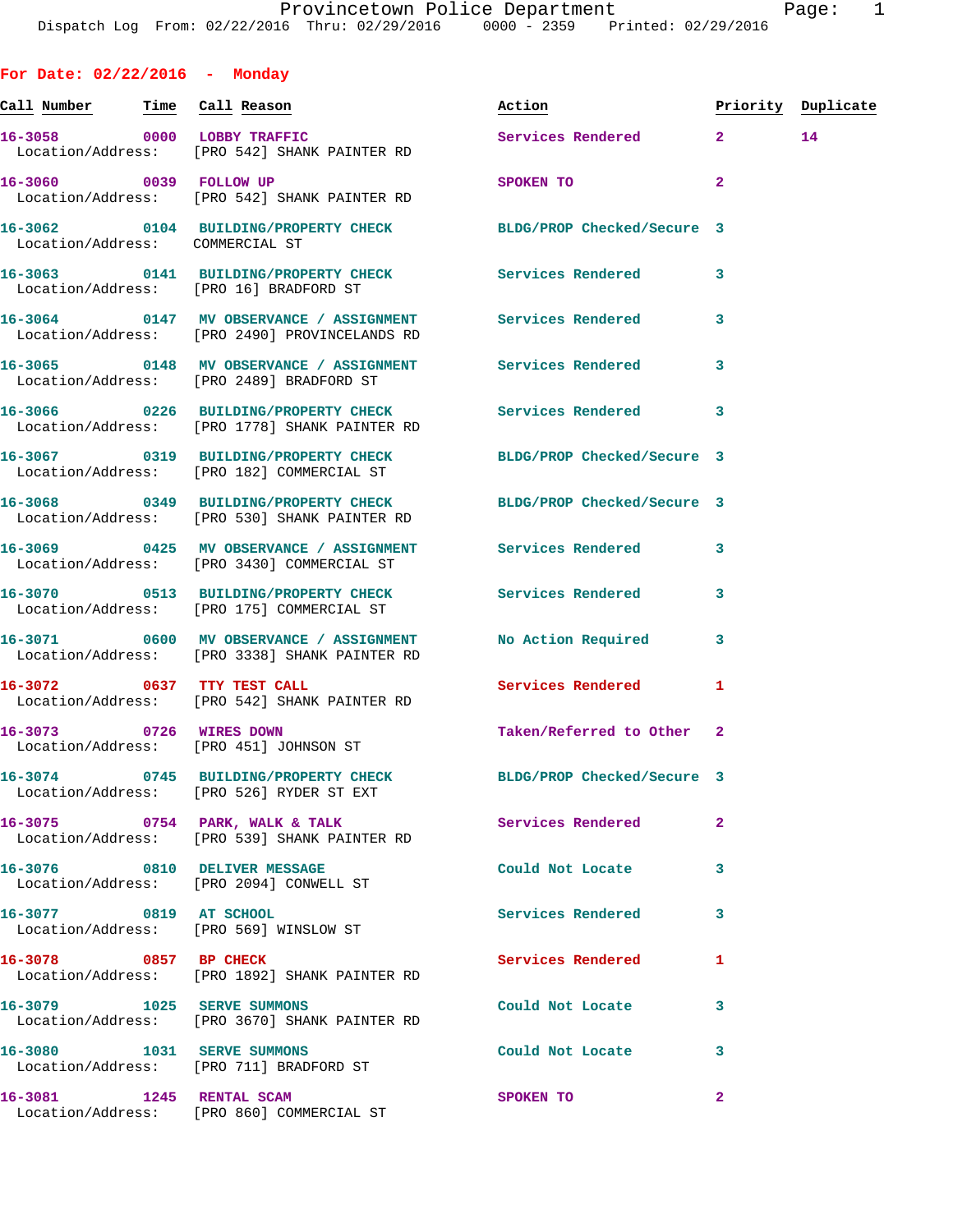|                                                      | Provincetown Police Department<br>Dispatch Log From: 02/22/2016 Thru: 02/29/2016 0000 - 2359 Printed: 02/29/2016 |                                  | Page: 2      |
|------------------------------------------------------|------------------------------------------------------------------------------------------------------------------|----------------------------------|--------------|
|                                                      | 16-3083 1301 BOMB THREAT<br>Location/Address: [PRO 542] SHANK PAINTER RD                                         | No Action Required 2             |              |
| 16-3086 1330 ABANDONED CALL                          | Location/Address: [PRO 2645] SHANK PAINTER RD                                                                    | SPOKEN TO AND TO A THE SPOKEN TO | $\mathbf{1}$ |
|                                                      | 16-3087 1454 PARK, WALK & TALK Services Rendered Election/Address: [PRO 569] WINSLOW ST                          |                                  | $\mathbf{2}$ |
|                                                      | 16-3088 1520 MV OBSERVANCE / ASSIGNMENT Services Rendered<br>Location/Address: BRADFORD ST + STANDISH ST         |                                  | $\mathbf{3}$ |
|                                                      | 16-3089 1521 BAR CHECK<br>Location/Address: [PRO 399] COMMERCIAL ST                                              | BLDG/PROP Checked/Secure 2       |              |
|                                                      | 16-3091 1521 BUILDING/PROPERTY CHECK BLDG/PROP Checked/Secure 3<br>Location/Address: [PRO 1778] SHANK PAINTER RD |                                  |              |
|                                                      | 16-3090 1522 BUILDING/PROPERTY CHECK BLDG/PROP Checked/Secure 3<br>Location/Address: [PRO 1638] COMMERCIAL ST    |                                  |              |
| 16-3092 1530 MV STOP<br>Location/Address: WINSLOW ST |                                                                                                                  | No Action Required 3             |              |
|                                                      | 16-3093 1546 PARK, WALK & TALK 3 Services Rendered<br>Location/Address: [PRO 105] COMMERCIAL ST                  |                                  | $\mathbf{2}$ |
| Location/Address: [PRO 43] BRADFORD ST               | 16-3094 1606 MV OBSERVANCE / ASSIGNMENT Services Rendered                                                        |                                  | 3            |
| 16-3096 1628 FOLLOW UP                               | Location/Address: [PRO 182] COMMERCIAL ST                                                                        | Services Rendered                | $\mathbf{2}$ |
| Location/Address: [PRO 12] BRADFORD ST               | 16-3097 1628 HAZARDS/REFRIGERATOR Services Rendered                                                              |                                  | 2            |
|                                                      | 16-3098 1722 BUILDING/PROPERTY CHECK BLDG/PROP Checked/Secure 3<br>Location/Address: [PRO 707] BAYBERRY AVE      |                                  |              |
|                                                      | 16-3099 1726 BUILDING/PROPERTY CHECK BLDG/PROP Checked/Secure 3<br>Location/Address: [PRO 564] BAYBERRY AVE      |                                  |              |
|                                                      | 16-3100 1746 BUILDING/PROPERTY CHECK<br>Location/Address: [PRO 3430] COMMERCIAL ST                               | BLDG/PROP Checked/Secure 3       |              |
|                                                      | 16-3102 1905 BUILDING/PROPERTY CHECK BLDG/PROP Checked/Secure 3<br>Location/Address: [PRO 3256] COMMERCIAL ST    |                                  |              |
|                                                      | 16-3101 1908 BUILDING/PROPERTY CHECK<br>Location/Address: [PRO 433] RYDER ST EXT                                 | BLDG/PROP Checked/Secure 3       |              |
|                                                      | 16-3103 2103 BUILDING/PROPERTY CHECK BLDG/PROP Checked/Secure 3<br>Location/Address: [PRO 530] SHANK PAINTER RD  |                                  |              |
|                                                      | 16-3104 2122 BUILDING/PROPERTY CHECK<br>Location/Address: [PRO 488] MAYFLOWER ST                                 | BLDG/PROP Checked/Secure 3       |              |
|                                                      | 16-3105 2134 BUILDING/PROPERTY CHECK<br>Location/Address: [PRO 3259] MACMILLAN WHARF                             | BLDG/PROP Checked/Secure 3       |              |
|                                                      | 16-3106 2141 BUILDING/PROPERTY CHECK BLDG/PROP Checked/Secure 3<br>Location/Address: [PRO 2481] TREMONT ST       |                                  |              |
|                                                      | 16-3107 2243 LOBBY TRAFFIC<br>Location/Address: [PRO 542] SHANK PAINTER RD                                       | Services Rendered 3              | 15           |
|                                                      | 16-3108 2336 BUILDING/PROPERTY CHECK<br>Location/Address: [PRO 595] BRADFORD ST                                  | <b>Services Rendered</b>         | 3            |
|                                                      |                                                                                                                  |                                  | 3            |

Location/Address: [PRO 106] COMMERCIAL ST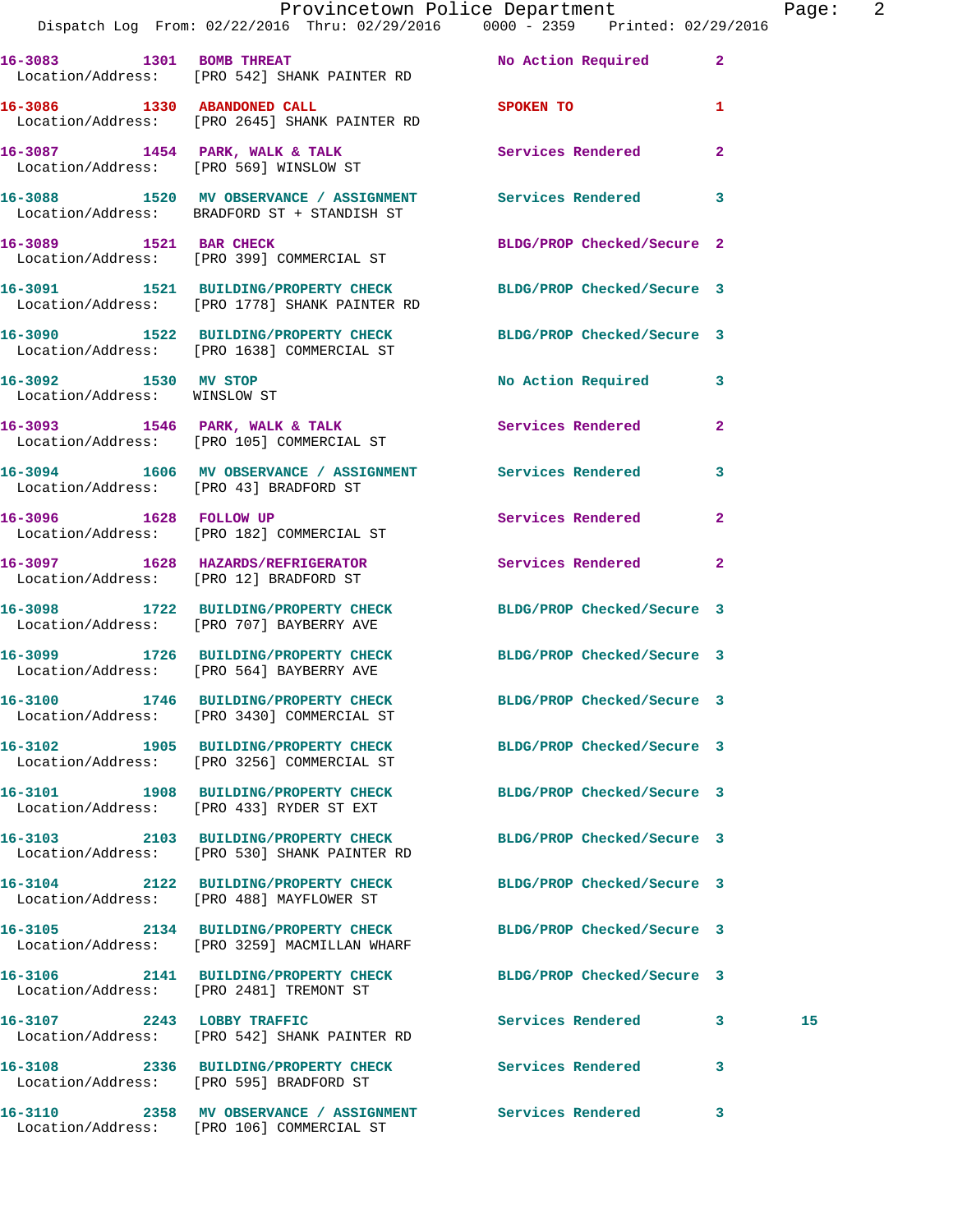## **For Date: 02/23/2016 - Tuesday**

|                                        | 16-3111 0010 BUILDING/PROPERTY CHECK<br>Location/Address: [PRO 175] COMMERCIAL ST       | BLDG/PROP Checked/Secure 3 |              |
|----------------------------------------|-----------------------------------------------------------------------------------------|----------------------------|--------------|
|                                        | 16-3112 0032 MV OBSERVANCE / ASSIGNMENT<br>Location/Address: [PRO 2577] BRADFORD ST     | No Action Required         | 3            |
|                                        | 16-3113 0035 BUILDING/PROPERTY CHECK<br>Location/Address: [PRO 444] HIGH POLE HILL      | <b>Services Rendered</b>   | 3            |
|                                        | 16-3114 0038 MV OBSERVANCE / ASSIGNMENT<br>Location/Address: [PRO 2489] BRADFORD ST     | <b>Services Rendered</b>   | 3            |
|                                        | 16-3115 0126 BUILDING/PROPERTY CHECK<br>Location/Address: [PRO 519] RACE POINT RD       | BLDG/PROP Checked/Secure 3 |              |
|                                        | 16-3116 0223 BUILDING/PROPERTY CHECK<br>Location/Address: [PRO 1776] PLEASANT ST        | <b>Services Rendered</b>   | 3            |
|                                        | 16-3117 0229 BUILDING/PROPERTY CHECK<br>Location/Address: [PRO 1778] SHANK PAINTER RD   | <b>Services Rendered</b>   | 3            |
|                                        | 16-3118 0332 BUILDING/PROPERTY CHECK<br>Location/Address: [PRO 306] COMMERCIAL ST       | BLDG/PROP Checked/Secure 3 |              |
| Location/Address: [PRO 16] BRADFORD ST | 16-3119 0405 BUILDING/PROPERTY CHECK                                                    | <b>Services Rendered</b>   | 3            |
|                                        | 16-3120 0508 BUILDING/PROPERTY CHECK<br>Location/Address: [PRO 2490] PROVINCELANDS RD   | <b>Services Rendered</b>   | 3            |
|                                        | 16-3121 0538 MEDICAL EMERGENCY<br>Location/Address: [PRO 1087] PRISCILLA ALDEN RD       | <b>PATIENT REFUSAL</b>     | 1            |
|                                        | 16-3122 0548 BUILDING/PROPERTY CHECK<br>Location/Address: [PRO 2977] COMMERCIAL ST      | Services Rendered 3        |              |
| Location/Address: [PRO 3287] ROUTE 6   | 16-3123 0755 BUILDING/PROPERTY CHECK                                                    | BLDG/PROP Checked/Secure 3 |              |
|                                        | 16-3124 0804 SERVICE CALL/COURT<br>Location: [PRO 3705] ORLEANS DISTRICT COURT          | <b>Services Rendered</b>   | 3            |
| Location/Address: [PRO 569] WINSLOW ST | 16-3125 0812 SERVICE CALL/SCHOOL                                                        | Services Rendered 3        |              |
|                                        | 16-3126 0819 LARCENY / FORGERY / FRAUD<br>Location/Address: [PRO 3296] SHANK PAINTER RD | SPOKEN TO                  |              |
| Location/Address: [PRO 2513] ROUTE 6   | 16-3127 0843 MV OBSERVANCE / ASSIGNMENT Services Rendered                               |                            | 3            |
|                                        | 16-3129 0945 BUILDING/PROPERTY CHECK<br>Location/Address: [PRO 3317] CEMETERY RD        | BLDG/PROP Checked/Secure 3 |              |
|                                        | 16-3130 0945 BUILDING/PROPERTY CHECK<br>Location/Address: [PRO 3318] CEMETERY RD        | BLDG/PROP Checked/Secure 3 |              |
|                                        | 16-3131 1015 PARK, WALK & TALK<br>Location/Address: [PRO 3292] COMMERCIAL ST            | Services Rendered          | $\mathbf{2}$ |
|                                        | 16-3132 1019 ANIMAL CALL/PET PANTRY<br>Location/Address: [PRO 3296] SHANK PAINTER RD    | <b>Services Rendered</b>   | $\mathbf{2}$ |
|                                        | 16-3133 1024 BUILDING/PROPERTY CHECK<br>Location/Address: [PRO 3259] MACMILLAN WHARF    | BLDG/PROP Checked/Secure 3 |              |
| 16-3134                                | 1045 BUILDING/PROPERTY CHECK                                                            | BLDG/PROP Checked/Secure 3 |              |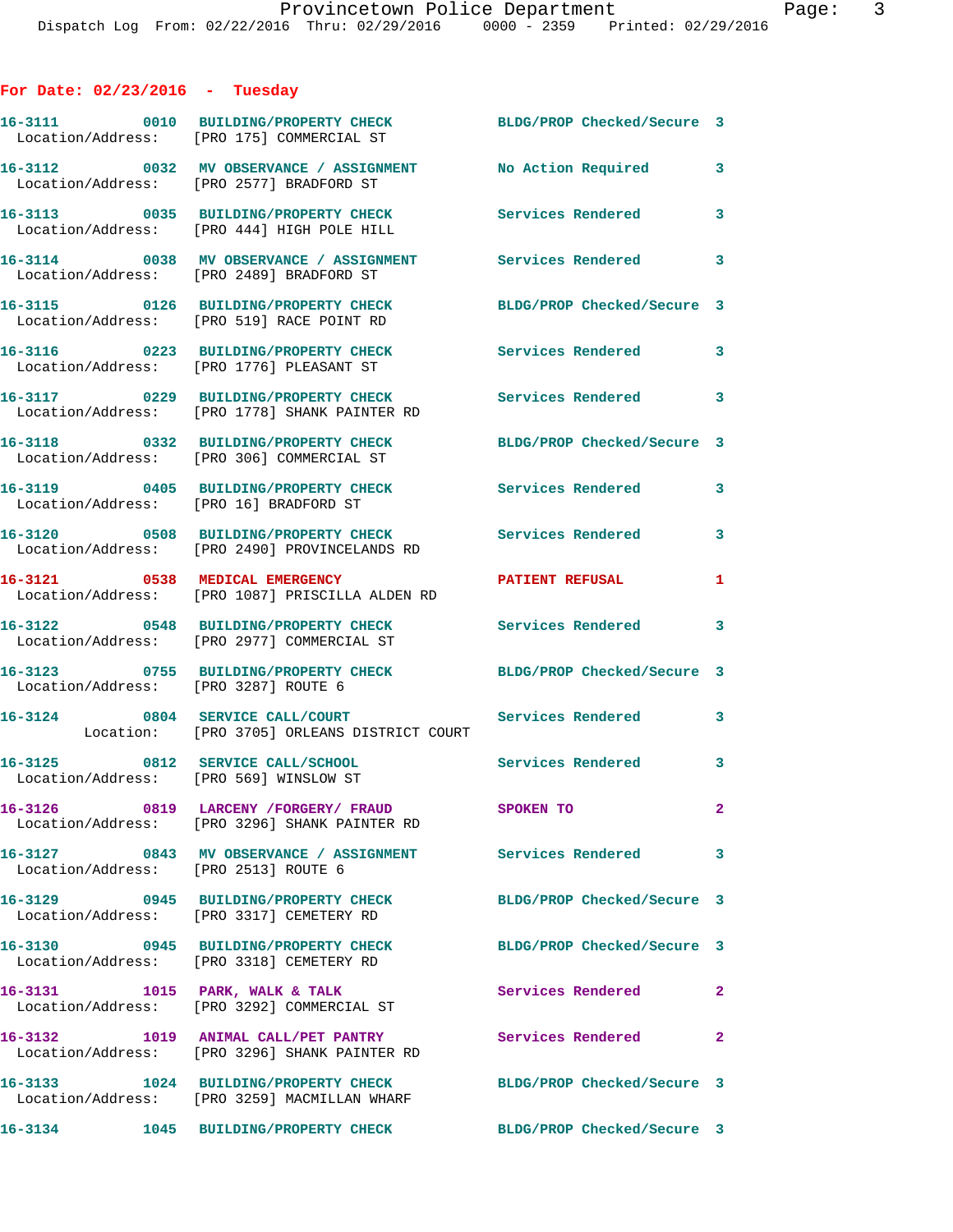|                                                                                                    | Provincetown Police Department<br>Dispatch Log From: 02/22/2016 Thru: 02/29/2016 0000 - 2359 Printed: 02/29/2016 |                            |                |
|----------------------------------------------------------------------------------------------------|------------------------------------------------------------------------------------------------------------------|----------------------------|----------------|
|                                                                                                    | Location/Address: [PRO 1638] COMMERCIAL ST                                                                       |                            |                |
|                                                                                                    | 16-3135 1053 MV STOP<br>Location/Address: [PRO 539] SHANK PAINTER RD                                             | <b>VERBAL WARNING</b>      | 3              |
|                                                                                                    | 16-3136 1112 PARK, WALK & TALK Services Rendered Election/Address: [PRO 516] RACE POINT RD                       |                            | 2              |
|                                                                                                    | 16-3137 1115 ANIMAL CALL/RACCOON<br>Location/Address: [PRO 3532] OFF CONWELL ST                                  | <b>Services Rendered</b>   | 2              |
|                                                                                                    | 16-3138 1134 MV OBSERVANCE / ASSIGNMENT Services Rendered<br>Location/Address: SNAIL RD                          |                            | 3              |
| 16-3139 1152 MV STOP                                                                               | Location/Address: COMMERCIAL ST + ALLERTON ST                                                                    | <b>VERBAL WARNING</b>      | 3              |
| 16-3140 1224 MV STOP                                                                               | Location/Address: [PRO 2489] BRADFORD ST                                                                         | Citation/Warning Issued    | 3              |
|                                                                                                    | 16-3141 1300 MEDICAL EMERGENCY/SYNCOPAL Transported to Hospital<br>Location/Address: [PRO 2997] COMMERCIAL ST    |                            | 1              |
| Location/Address: [PRO 16] BRADFORD ST                                                             | 16-3143 1337 BUILDING/PROPERTY CHECK BLDG/PROP Checked/Secure 3                                                  |                            |                |
|                                                                                                    | 16-3144 1338 ASSIST CITIZEN<br>Location/Address: [PRO 781] CAPTAIN BERTIES WAY                                   | <b>Services Rendered</b>   | 3              |
|                                                                                                    | 16-3145 1347 MEDICAL EMERGENCY<br>Location/Address: [PRO 440] HARRY KEMP WAY                                     | Transported to Hospital    | 1              |
|                                                                                                    | 16-3146 1348 MV OBSERVANCE / ASSIGNMENT Services Rendered<br>Location/Address: HOWLAND ST + HARRY KEMP WAY       |                            | 3              |
|                                                                                                    | 16-3147 1356 BUILDING/PROPERTY CHECK BLDG/PROP Checked/Secure 3<br>Location/Address: [PRO 571] ALDEN ST          |                            |                |
| 16-3148 1424 MV COMPLAINT<br>Location/Address: [PRO 3146] NELSON AVE<br>Refer To Summons: 16-29-AR |                                                                                                                  | Citation/Warning Issued 2  |                |
| 16-3149 1452 FIRE, OTHER                                                                           | Location/Address: [PRO 542] SHANK PAINTER RD                                                                     | No Action Required         | 1              |
| $16-3150$ 1452 PARK, WALK & TALK                                                                   | Location/Address: [PRO 569] WINSLOW ST                                                                           | Services Rendered          | $\overline{2}$ |
|                                                                                                    | 16-3151 1515 PROPERTY DAMAGE/TRESPASS Services Rendered<br>Location/Address: [PRO 1863] FRANKLIN ST              |                            | 3              |
| 16-3152 1517 FIRE, OTHER                                                                           | Location/Address: [PRO 542] SHANK PAINTER RD                                                                     | No Action Required         | 1              |
|                                                                                                    | 16-3153 1520 VERBAL REGISTRATION<br>Location/Address: [PRO 725] BRADFORD ST                                      | <b>VERBAL WARNING</b>      | 3              |
|                                                                                                    | 16-3154 1607 BUILDING/PROPERTY CHECK Services Rendered<br>Location/Address: [PRO 3259] MACMILLAN WHARF           |                            | 3              |
|                                                                                                    | 16-3155 1609 PARK, WALK & TALK<br>Location/Address: [PRO 105] COMMERCIAL ST                                      | Services Rendered          | 2              |
|                                                                                                    | 16-3156 1655 MV OBSERVANCE / ASSIGNMENT Services Rendered<br>Location/Address: HIGH POLE HL + BRADFORD ST        |                            | 3              |
|                                                                                                    | 16-3157 1716 BUILDING/PROPERTY CHECK<br>Location/Address: [PRO 182] COMMERCIAL ST                                | BLDG/PROP Checked/Secure 3 |                |
| Location/Address: SHANK PAINTER RD                                                                 | 16-3158 1804 MV OBSERVANCE / ASSIGNMENT Services Rendered                                                        |                            | 3              |

Page: 4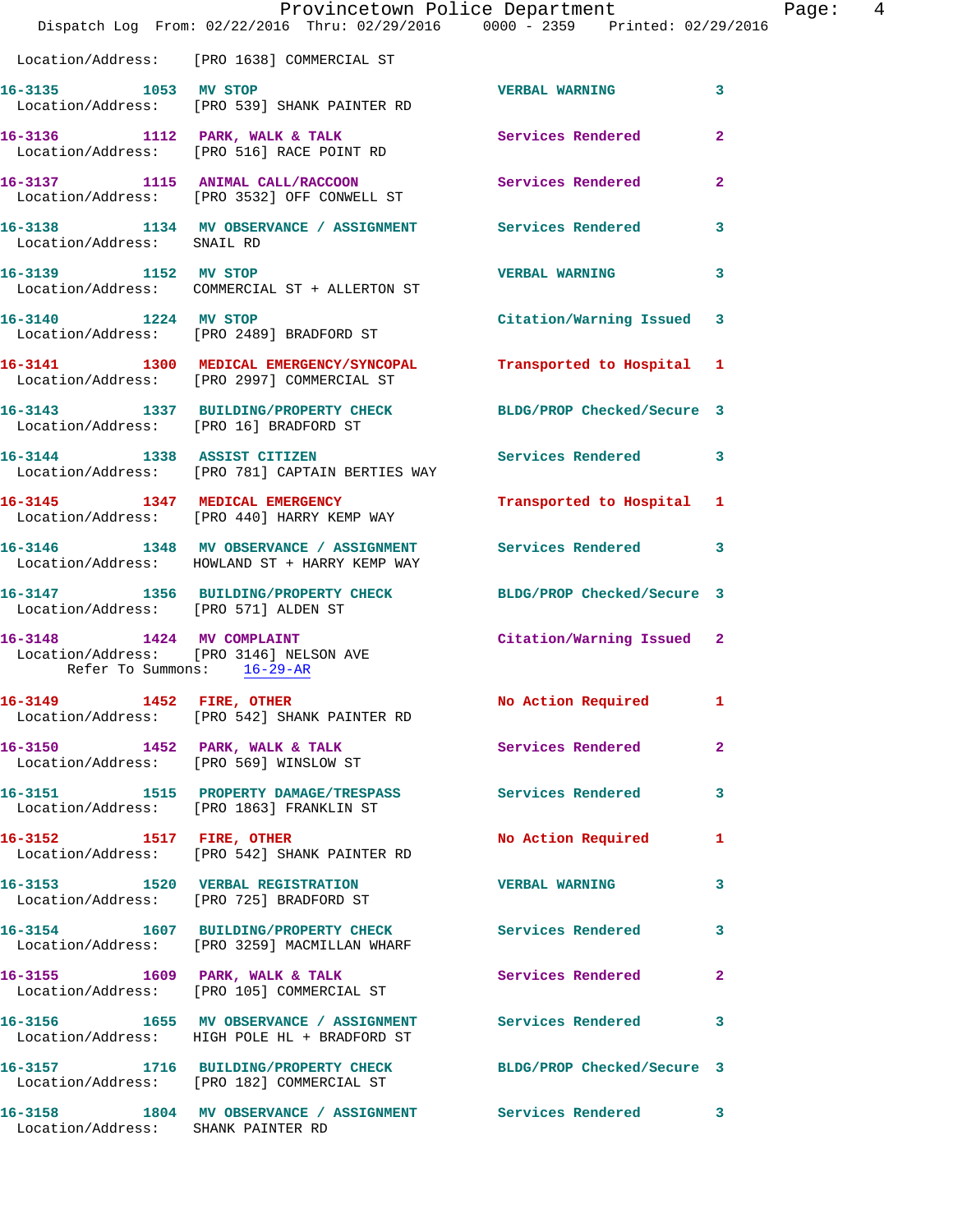Dispatch Log From: 02/22/2016 Thru: 02/29/2016 0000 - 2359 Printed: 02/29/2016

**16-3159 2013 BUILDING/PROPERTY CHECK Services Rendered 3**  Location/Address: [PRO 526] RYDER ST EXT **16-3160 2016 BUILDING/PROPERTY CHECK BLDG/PROP Checked/Secure 3**  Location/Address: [PRO 488] MAYFLOWER ST **16-3161 2028 BUILDING/PROPERTY CHECK Services Rendered 3**  Location/Address: NELSON AVE **16-3162 2035 BUILDING/PROPERTY CHECK Services Rendered 3**  Location/Address: [PRO 2540] RACE POINT RD **16-3163 2119 BUILDING/PROPERTY CHECK BLDG/PROP Checked/Secure 3**  Location/Address: [PRO 526] RYDER ST EXT **16-3165 2138 BUILDING/PROPERTY CHECK BLDG/PROP Checked/Secure 3**  Location/Address: [PRO 1778] SHANK PAINTER RD **16-3166 2300 LOBBY TRAFFIC Services Rendered 3 13**  Location/Address: [PRO 542] SHANK PAINTER RD **16-3167 2303 MEDICAL EMERGENCY Transported to Hospital 1**  Location/Address: [PRO 1329] COMMERCIAL ST **16-3168 2355 BUILDING/PROPERTY CHECK Services Rendered 3**  Location/Address: [PRO 3430] COMMERCIAL ST **For Date: 02/24/2016 - Wednesday 16-3169 0009 BUILDING/PROPERTY CHECK Services Rendered 3**  Location/Address: [PRO 2977] COMMERCIAL ST **16-3170 0015 BUILDING/PROPERTY CHECK BLDG/PROP Checked/Secure 3**  Location/Address: [PRO 1638] COMMERCIAL ST **16-3171 0019 BUILDING/PROPERTY CHECK Services Rendered 3**  Location/Address: [PRO 175] COMMERCIAL ST **16-3172 0022 BUILDING/PROPERTY CHECK Services Rendered 3**  Location/Address: [PRO 2483] COMMERCIAL ST **16-3173 0026 BUILDING/PROPERTY CHECK Services Rendered 3**  Location/Address: [PRO 2490] PROVINCELANDS RD **16-3174 0035 BUILDING/PROPERTY CHECK Services Rendered 3**  Location/Address: [PRO 2489] BRADFORD ST **16-3176 0053 MV OBSERVANCE / ASSIGNMENT Services Rendered 3**  Location/Address: [PRO 2489] BRADFORD ST **16-3175 0054 BUILDING/PROPERTY CHECK BLDG/PROP Checked/Secure 3**  Location/Address: [PRO 530] SHANK PAINTER RD **16-3177 0115 BUILDING/PROPERTY CHECK Services Rendered 3**  Location/Address: [PRO 521] ROUTE 6 **16-3179 0131 MV OBSERVANCE / ASSIGNMENT Services Rendered 3**  Location/Address: [PRO 3430] COMMERCIAL ST **16-3178 0133 BUILDING/PROPERTY CHECK BLDG/PROP Checked/Secure 3**  Location/Address: [PRO 433] RYDER ST EXT **16-3180 0152 MV OBSERVANCE / ASSIGNMENT Services Rendered 3**  Location/Address: ROUTE 6 + SNAIL RD **16-3181 0225 BUILDING/PROPERTY CHECK BLDG/PROP Checked/Secure 3**  Location/Address: [PRO 16] BRADFORD ST

**16-3182 0353 MV OBSERVANCE / ASSIGNMENT Services Rendered 3**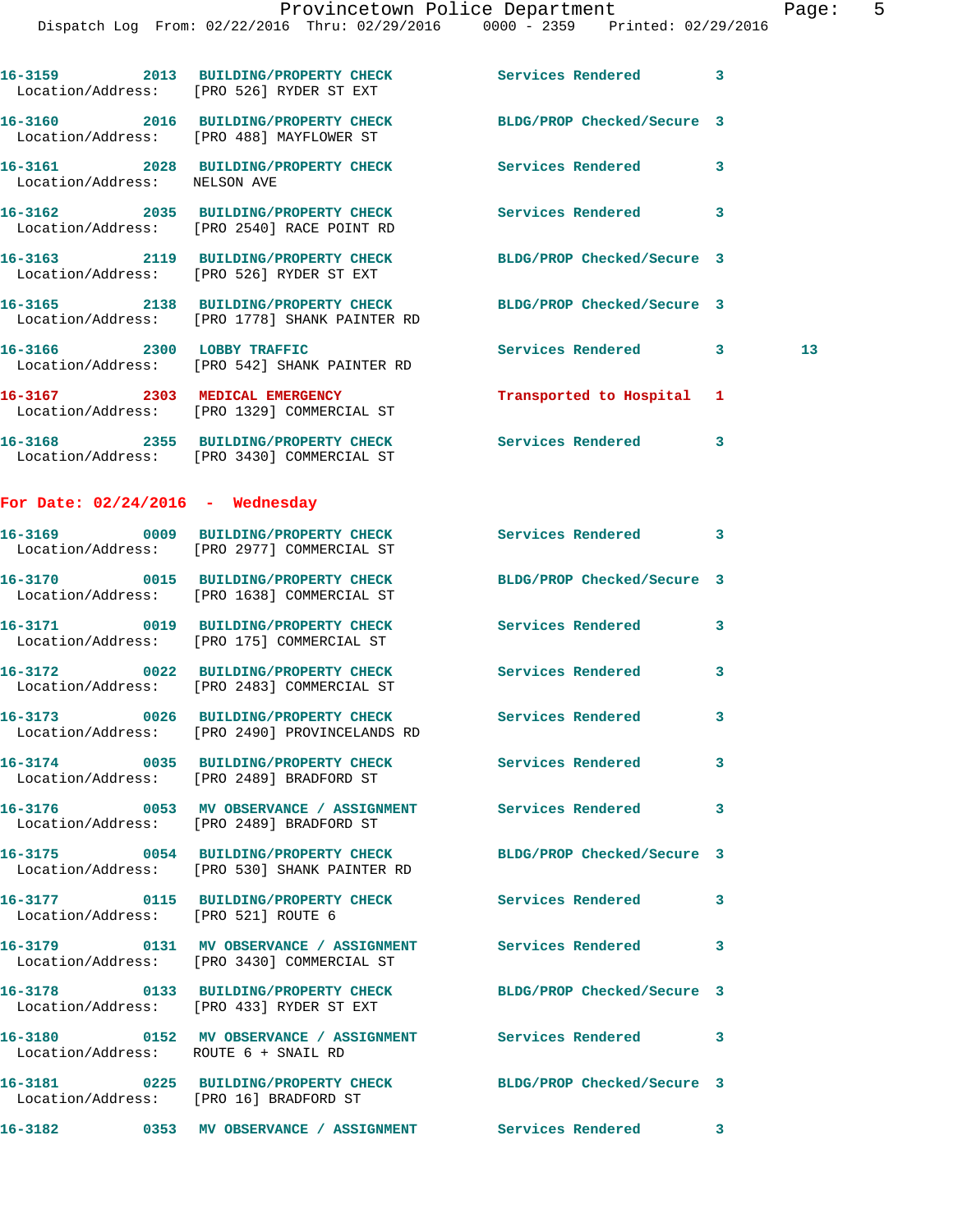|                                        | Provincetown Police Department<br>Dispatch Log From: 02/22/2016 Thru: 02/29/2016 0000 - 2359 Printed: 02/29/2016  |                            |              |
|----------------------------------------|-------------------------------------------------------------------------------------------------------------------|----------------------------|--------------|
|                                        | Location/Address: [PRO 106] COMMERCIAL ST                                                                         |                            |              |
|                                        | 16-3183 0506 BUILDING/PROPERTY CHECK<br>Location/Address: [PRO 1780] JOHNSON ST                                   | BLDG/PROP Checked/Secure 3 |              |
|                                        | 16-3184 0525 BUILDING/PROPERTY CHECK<br>Location/Address: [PRO 2898] JEROME SMITH RD                              | Services Rendered          | 3            |
|                                        | 16-3185 0546 MV OBSERVANCE / ASSIGNMENT Services Rendered<br>Location/Address: [PRO 2489] BRADFORD ST             |                            | 3            |
|                                        | 16-3186 0612 BUILDING/PROPERTY CHECK BLDG/PROP Checked/Secure 3<br>Location/Address: [PRO 447] JEROME SMITH RD    |                            |              |
|                                        | 16-3187 0730 ANIMAL CALL/PET PANTRY Services Rendered<br>Location/Address: [PRO 3296] SHANK PAINTER RD            |                            | $\mathbf{2}$ |
|                                        | 16-3188 0741 BUILDING/PROPERTY CHECK<br>Location/Address: [PRO 3430] COMMERCIAL ST                                | <b>Services Rendered</b>   | 3            |
|                                        | 16-3189 0746 BUILDING/PROPERTY CHECK BLDG/PROP Checked/Secure 3<br>Location/Address: [PRO 1638] COMMERCIAL ST     |                            |              |
|                                        | 16-3190 0748 SERVICE CALL/COURT<br>Location/Address: [PRO 542] SHANK PAINTER RD                                   | Services Rendered          | 3            |
|                                        | 16-3191      0758   MV OBSERVANCE / ASSIGNMENT       Services Rendered<br>Location/Address:    [PRO 3440] ROUTE 6 |                            | 3            |
| Location/Address: [PRO 569] WINSLOW ST | 16-3192 0820 SERVICE CALL/SCHOOL                                                                                  | <b>Services Rendered</b>   | 3            |
|                                        | 16-3193 0839 ANIMAL CALL/PET PANTRY<br>Location/Address: [PRO 285] COMMERCIAL ST                                  | Services Rendered          | $\mathbf{2}$ |
|                                        | 16-3194 0924 MV OBSERVANCE / ASSIGNMENT<br>Location/Address: HIGH POLE HL + BRADFORD ST                           | Services Rendered          | 3            |
|                                        | 16-3195 0928 BUILDING/PROPERTY CHECK BLDG/PROP Checked/Secure 3<br>Location/Address: [PRO 447] JEROME SMITH RD    |                            |              |
| 16-3196 1002 PARK, WALK & TALK         | Location/Address: [PRO 537] SHANK PAINTER RD                                                                      | Services Rendered 2        |              |
|                                        | 16-3197 1019 BUILDING/PROPERTY CHECK Services Rendered<br>Location/Address: [PRO 2977] COMMERCIAL ST              |                            | 3            |
|                                        | 16-3198 1053 FIRE, OTHER/POLE FIRE<br>Location/Address: [PRO 2653] RACE POINT RD                                  | Taken/Referred to Other    | 1            |
| 16-3199 1130 ALARM - GENERAL           | Location/Address: [PRO 2018] COMMERCIAL ST                                                                        | False Alarm Weather (No    | 1            |
|                                        | 16-3200 1147 ALARM - GENERAL<br>Location/Address: [PRO 129] COMMERCIAL ST                                         | Taken/Referred to Other 1  |              |
|                                        | 16-3201 1151 BUILDING/PROPERTY CHECK<br>Location/Address: [PRO 3193] COMMERCIAL ST                                | BLDG/PROP Checked/Secure 3 |              |
|                                        |                                                                                                                   | BLDG/PROP Checked/Secure 3 |              |
| 16-3203 1231 MV STOP                   | Location/Address: [PRO 94] BRADFORD ST                                                                            | <b>VERBAL WARNING</b>      | 3            |
|                                        | 16-3204 1239 PARK, WALK & TALK<br>Location/Address: [PRO 488] MAYFLOWER ST                                        | Services Rendered          | $\mathbf{2}$ |
| 16-3205 1250 MV COMPLAINT              | Location/Address: [PRO 539] SHANK PAINTER RD                                                                      | <b>GONE ON ARRIVAL</b>     | 2            |

Page: 6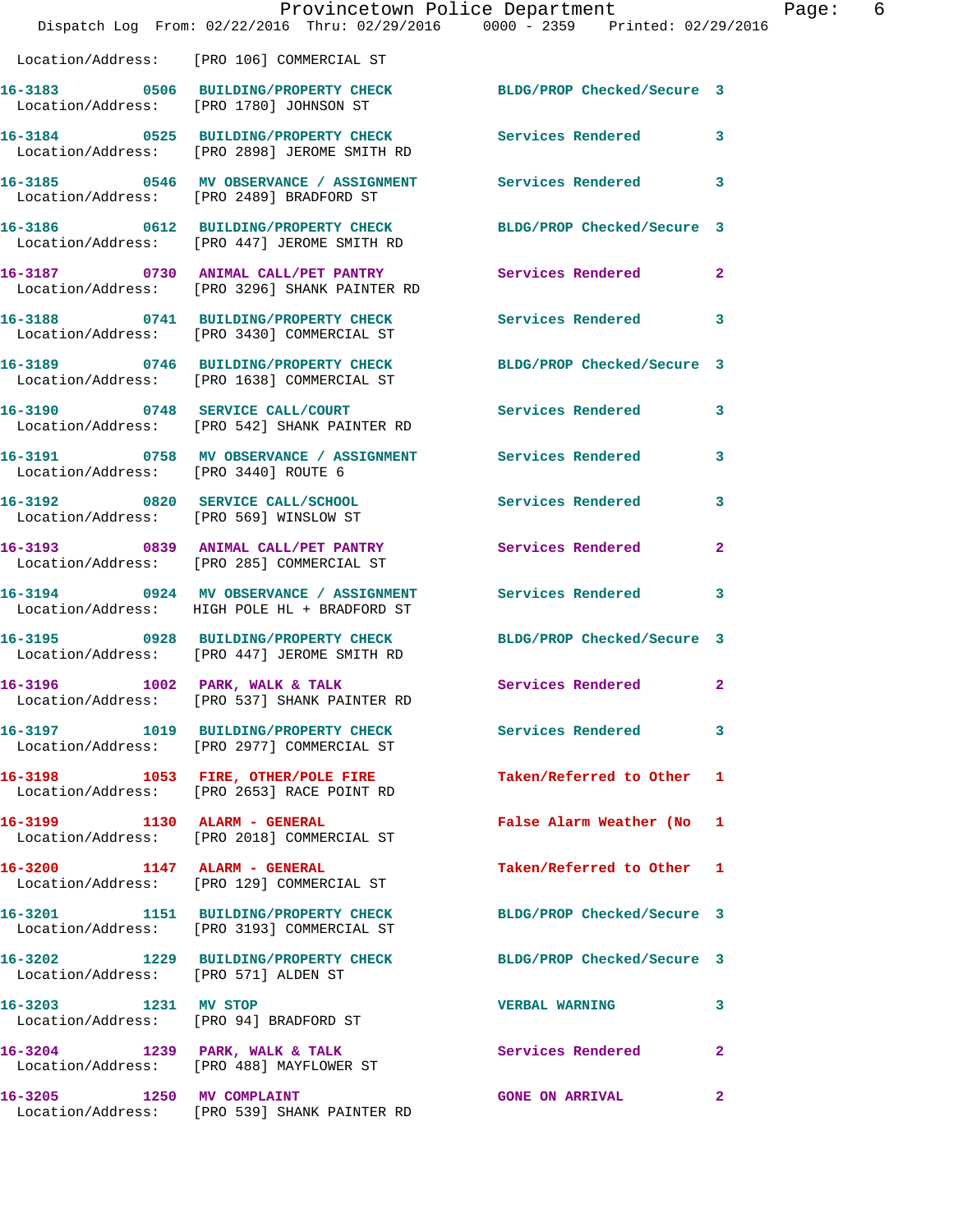|                                                                  | Provincetown Police Department Fage: 7<br>Dispatch Log From: 02/22/2016 Thru: 02/29/2016 0000 - 2359 Printed: 02/29/2016 |                            |              |                 |  |
|------------------------------------------------------------------|--------------------------------------------------------------------------------------------------------------------------|----------------------------|--------------|-----------------|--|
|                                                                  | 16-3206 1333 MV OBSERVANCE / ASSIGNMENT Services Rendered 3<br>Location/Address: HARRY KEMP WAY + AUNT SUKEYS WAY        |                            |              |                 |  |
|                                                                  | 16-3207 1346 BUILDING/PROPERTY CHECK BLDG/PROP Checked/Secure 3<br>Location/Address: [PRO 2500] COMMERCIAL ST            |                            |              |                 |  |
|                                                                  | 16-3208 1349 ASSIST CITIZEN/LOCKBOX 5ervices Rendered 3<br>Location/Address: [PRO 781] CAPTAIN BERTIES WAY               |                            |              |                 |  |
| 16-3209 1419 MV STOP                                             | Location/Address: [PRO 3313] STANDISH ST                                                                                 | <b>VERBAL WARNING</b>      | 3            |                 |  |
|                                                                  | 16-3210 1426 MV STOP<br>Location/Address: STANDISH ST + BRADFORD ST                                                      | <b>VERBAL WARNING</b>      | 3            |                 |  |
| 16-3211 1427 MV STOP<br>Location/Address: RYDER ST               |                                                                                                                          | <b>VERBAL WARNING</b>      | 3            |                 |  |
|                                                                  | 16-3212 1428 BUILDING/PROPERTY CHECK BLDG/PROP Checked/Secure 3<br>Location/Address: [PRO 3317] CEMETERY RD              |                            |              |                 |  |
|                                                                  | 16-3213 1428 BUILDING/PROPERTY CHECK BLDG/PROP Checked/Secure 3<br>Location/Address: [PRO 3318] CEMETERY RD              |                            |              |                 |  |
|                                                                  | 16-3214 1528 PARK, WALK & TALK 1988 Services Rendered 2<br>Location/Address: [PRO 569] WINSLOW ST                        |                            |              |                 |  |
|                                                                  | 16-3215 1612 MV OBSERVANCE / ASSIGNMENT Services Rendered<br>Location/Address: BRADFORD ST EXT + PROVINCELANDS RD        |                            | 3            |                 |  |
|                                                                  | 16-3216 1636 VERBAL SPEED<br>Location/Address: [PRO 1663] COMMERCIAL ST                                                  | VERBAL WARNING 3           |              |                 |  |
|                                                                  | 16-3217 1745 BUILDING/PROPERTY CHECK BLDG/PROP Checked/Secure 3<br>Location/Address: [PRO 519] RACE POINT RD             |                            |              |                 |  |
|                                                                  | 16-3218 1805 BUILDING/PROPERTY CHECK BLDG/PROP Checked/Secure 3<br>Location/Address: [PRO 1638] COMMERCIAL ST            |                            |              |                 |  |
|                                                                  | 16-3220 1827 BUILDING/PROPERTY CHECK BLDG/PROP Checked/Secure 3<br>Location/Address: [PRO 175] COMMERCIAL ST             |                            |              |                 |  |
| 16-3221 1914 LIGHTS ON<br>Location/Address: [PRO 16] BRADFORD ST |                                                                                                                          | Taken/Referred to Other 3  |              |                 |  |
| 16-3222 2015 RENTAL SCAM                                         | Location/Address: [PRO 2998] BRADFORD ST EXT                                                                             | Services Rendered 2        |              |                 |  |
|                                                                  | 16-3223 2027 BUILDING/PROPERTY CHECK<br>Location/Address: [PRO 530] SHANK PAINTER RD                                     | BLDG/PROP Checked/Secure 3 |              |                 |  |
|                                                                  | 16-3224 2031 BUILDING/PROPERTY CHECK BLDG/PROP Checked/Secure 3<br>Location/Address: [PRO 301] COMMERCIAL ST             |                            |              |                 |  |
|                                                                  | 16-3225 2127 BUILDING/PROPERTY CHECK<br>Location/Address: [PRO 2540] RACE POINT RD                                       | Services Rendered 3        |              |                 |  |
|                                                                  | 16-3226 2129 BUILDING/PROPERTY CHECK BLDG/PROP Checked/Secure 3<br>Location/Address: [PRO 3609] COMMERCIAL ST            |                            |              |                 |  |
|                                                                  | 16-3228 2153 BUILDING/PROPERTY CHECK BLDG/PROP Checked/Secure 3<br>Location/Address: [PRO 182] COMMERCIAL ST             |                            |              |                 |  |
|                                                                  | 16-3229 2200 MV OBSERVANCE / ASSIGNMENT<br>Location/Address: [PRO 2577] BRADFORD ST                                      | No Action Required 3       |              |                 |  |
| 16-3230 2249 LOBBY TRAFFIC                                       | Location/Address: [PRO 542] SHANK PAINTER RD                                                                             | Services Rendered 3        |              | 17 <sub>2</sub> |  |
|                                                                  |                                                                                                                          |                            | $\mathbf{3}$ |                 |  |

Location/Address: [PRO 2483] COMMERCIAL ST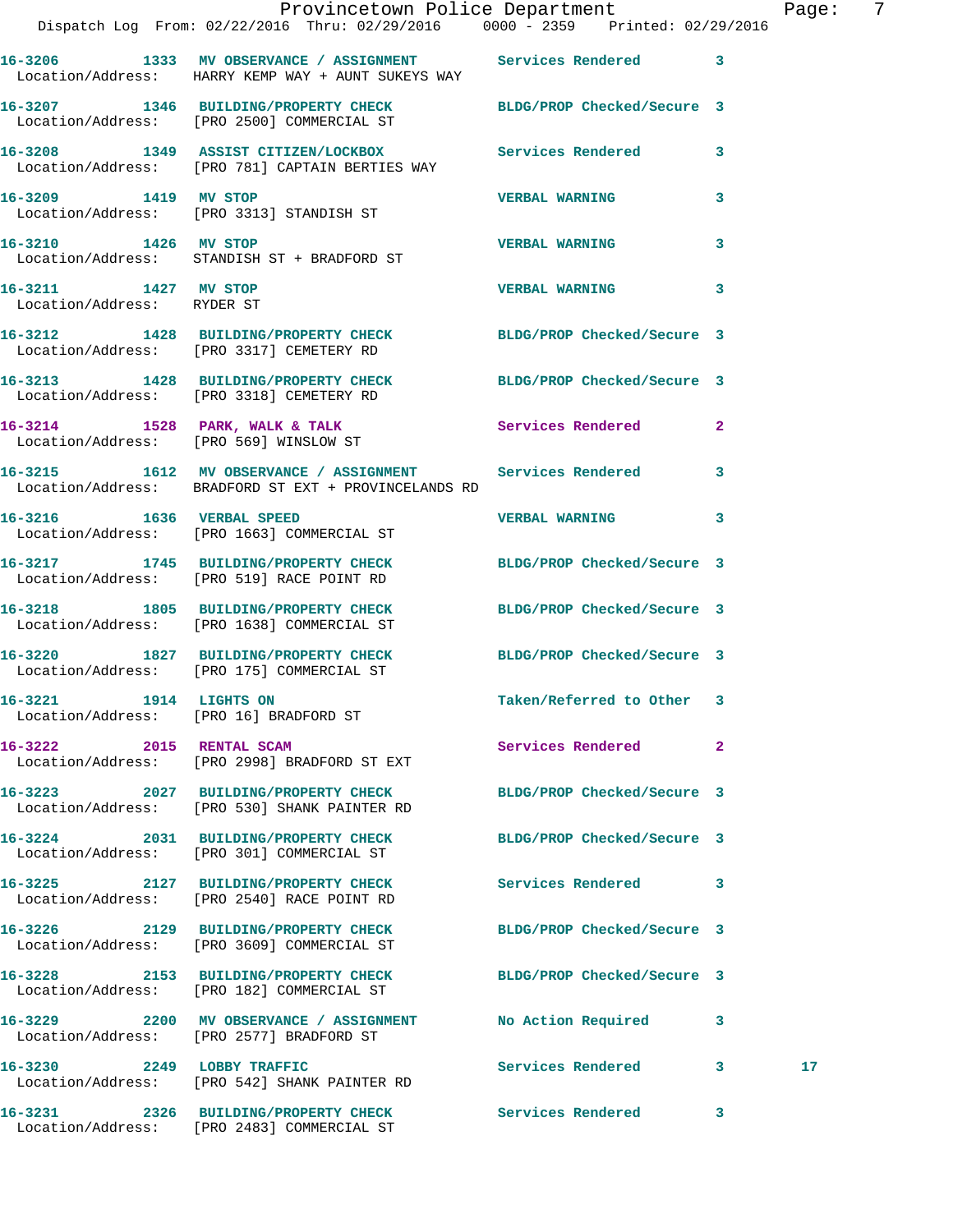Dispatch Log From: 02/22/2016 Thru: 02/29/2016 0000 - 2359 Printed: 02/29/2016

**16-3232 2326 BUILDING/PROPERTY CHECK Services Rendered 3**  Location/Address: [PRO 2499] RACE POINT RD **16-3234 2342 BUILDING/PROPERTY CHECK BLDG/PROP Checked/Secure 3**  Location/Address: [PRO 3033] COMMERCIAL ST **16-3235 2346 BUILDING/PROPERTY CHECK BLDG/PROP Checked/Secure 3**  Location/Address: [PRO 2540] RACE POINT RD **16-3236 2348 BUILDING/PROPERTY CHECK BLDG/PROP Checked/Secure 3**  Location/Address: [PRO 175] COMMERCIAL ST **16-3237 2351 MV OBSERVANCE / ASSIGNMENT Services Rendered 3**  Location/Address: ROUTE 6 + SNAIL RD **16-3238 2354 MEDICAL EMERGENCY Transported to Hospital 1**  Location/Address: [PRO 1630] WINSLOW ST **For Date: 02/25/2016 - Thursday 16-3239 0007 BUILDING/PROPERTY CHECK BLDG/PROP Checked/Secure 3**  Location/Address: [PRO 530] SHANK PAINTER RD **16-3240 0008 ALARM - GENERAL Services Rendered 1**  Location/Address: [PRO 2875] COMMERCIAL ST + COMMERCIAL ST **16-3241 0024 BUILDING/PROPERTY CHECK Services Rendered 3**  Location/Address: [PRO 2483] COMMERCIAL ST **16-3242 0035 MV OBSERVANCE / ASSIGNMENT Services Rendered 3**  Location/Address: BRADFORD ST + HOWLAND ST **16-3243 0046 MV OBSERVANCE / ASSIGNMENT Services Rendered 3**  Location/Address: [PRO 2489] BRADFORD ST **16-3245 0122 BUILDING/PROPERTY CHECK BLDG/PROP Checked/Secure 3**  Location/Address: [PRO 182] COMMERCIAL ST **16-3247 0145 BURGLAR ALARM False Alarm Weather (No 1**  Location/Address: [PRO 3165] RACE POINT RD **16-3248 0151 BOAT/HARBORMASTER Taken/Referred to Other 2**  Location/Address: [PRO 3259] MACMILLAN WHARF **16-3249 0259 BUILDING/PROPERTY CHECK BLDG/PROP Checked/Secure 3**  Location/Address: [PRO 1778] SHANK PAINTER RD **16-3250 0308 MV OBSERVANCE / ASSIGNMENT Services Rendered 3**  Location/Address: [PRO 3430] COMMERCIAL ST **16-3251 0504 BUILDING/PROPERTY CHECK Services Rendered 3**  [PRO 75] CAPTAIN BERTIES WAY **16-3252 0531 BUILDING/PROPERTY CHECK BLDG/PROP Checked/Secure 3**  Location/Address: [PRO 1776] PLEASANT ST **16-3253 0532 BUILDING/PROPERTY CHECK BLDG/PROP Checked/Secure 3**  Location/Address: [PRO 1778] SHANK PAINTER RD **16-3254 0620 BUILDING/PROPERTY CHECK BLDG/PROP Checked/Secure 3**  Location/Address: [PRO 447] JEROME SMITH RD **16-3255 0721 BUILDING/PROPERTY CHECK BLDG/PROP Checked/Secure 3**  Location/Address: [PRO 16] BRADFORD ST **16-3256 0735 BUILDING/PROPERTY CHECK BLDG/PROP Checked/Secure 3**  Location/Address: [PRO 3287] ROUTE 6 **16-3257 0738 MV OBSERVANCE / ASSIGNMENT Services Rendered 3**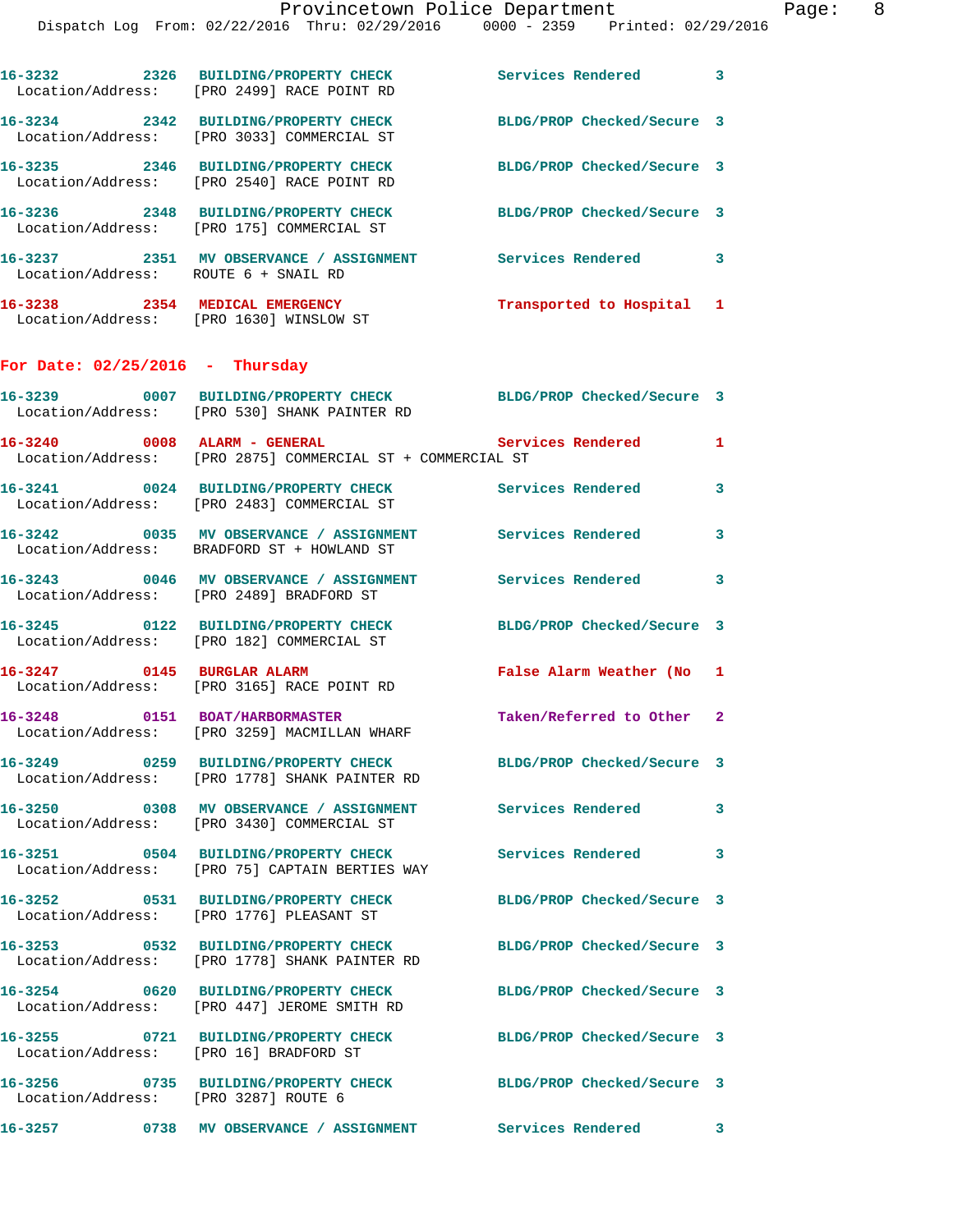|                                                                             | Provincetown Police Department<br>Dispatch Log From: 02/22/2016 Thru: 02/29/2016 0000 - 2359 Printed: 02/29/2016 |                            |                |
|-----------------------------------------------------------------------------|------------------------------------------------------------------------------------------------------------------|----------------------------|----------------|
| Location/Address: [PRO 3440] ROUTE 6                                        |                                                                                                                  |                            |                |
| Location/Address: [PRO 569] WINSLOW ST                                      | 16-3258 0813 SERVICE CALL/SCHOOL                                                                                 | Services Rendered          | 3              |
| 16-3259 0832 HAZARDS/REFRIGERATOR<br>Location/Address: [PRO 12] BRADFORD ST |                                                                                                                  | Removed Hazard             | $\mathbf{2}$   |
|                                                                             | 16-3261 0841 SERVICE CALL/LOCKBOXES<br>Location/Address: [PRO 710] BRADFORD ST                                   | <b>Services Rendered</b>   | 3              |
| Location/Address: [PRO 571] ALDEN ST                                        | 16-3262 0854 BUILDING/PROPERTY CHECK                                                                             | BLDG/PROP Checked/Secure 3 |                |
|                                                                             | 16-3263 0901 BUILDING/PROPERTY CHECK<br>Location/Address: [PRO 2483] COMMERCIAL ST                               | BLDG/PROP Checked/Secure 3 |                |
|                                                                             | 16-3264 0957 BUILDING/PROPERTY CHECK<br>Location/Address: [PRO 3317] CEMETERY RD                                 | BLDG/PROP Checked/Secure 3 |                |
|                                                                             | 16-3265 0957 BUILDING/PROPERTY CHECK<br>Location/Address: [PRO 3318] CEMETERY RD                                 | BLDG/PROP Checked/Secure 3 |                |
| Location/Address: [PRO 2521] ROUTE 6                                        | 16-3266       0958   MV OBSERVANCE / ASSIGNMENT      Services Rendered                                           |                            | 3              |
| 16-3267 1005 MV STOP                                                        | Location/Address: [PRO 2521] ROUTE 6                                                                             | <b>VERBAL WARNING</b>      | 3              |
| Location/Address: [PRO 3649] CONWELL ST                                     | 16-3268 1007 SERVICE CALL/LOCKBOX                                                                                | Services Rendered          | 3              |
|                                                                             | 16-3270 1040 BUILDING/PROPERTY CHECK<br>Location/Address: [PRO 3430] COMMERCIAL ST                               | BLDG/PROP Checked/Secure 3 |                |
|                                                                             | 16-3271 1102 MEDICAL EMERGENCY/D.O.T.<br>Location/Address: [PRO 440] HARRY KEMP WAY                              | Transported to Hospital    | 1              |
|                                                                             | 16-3273 1201 ANIMAL CALL/DOLPHIN<br>Location/Address: [PRO 2977] COMMERCIAL ST                                   | Taken/Referred to Other    | $\mathbf{2}$   |
| 1219<br>16-3274<br>Location/Address: [PRO 2518] ROUTE 6                     | MV STOP<br>Refer To Summons: 16-31-AR                                                                            | Citation/Warning Issued    | 3              |
| Location/Address: [PRO 94] BRADFORD ST                                      | 16-3275 1306 MV OBSERVANCE / ASSIGNMENT Services Rendered                                                        |                            | 3              |
| Location/Address: ROUTE 6                                                   | 16-3276 1310 MV OBSERVANCE / ASSIGNMENT Services Rendered                                                        |                            | 3              |
| 16-3277 1326 MV STOP                                                        | Location/Address: [PRO 1953] COMMERCIAL ST                                                                       | Citation/Warning Issued    | 3              |
|                                                                             | 16-3278 1347 BUILDING/PROPERTY CHECK<br>Location/Address: [PRO 447] JEROME SMITH RD                              | BLDG/PROP Checked/Secure 3 |                |
|                                                                             | 16-3281 1500 PARK, WALK & TALK<br>Location/Address: [PRO 569] WINSLOW ST                                         | Services Rendered          | $\overline{a}$ |
|                                                                             | 16-3279 1512 MEDICAL EMERGENCY<br>Location/Address: [PRO 1109] SOMERSET RD                                       | <b>PATIENT REFUSAL</b>     | 1              |
|                                                                             | 16-3280 1513 PARK, WALK & TALK<br>Location/Address: [PRO 105] COMMERCIAL ST                                      | Services Rendered          | $\mathbf{2}$   |
| Location/Address: [PRO 2521] ROUTE 6                                        | 16-3282 1530 MV OBSERVANCE / ASSIGNMENT Services Rendered                                                        |                            | 3              |
| 16-3283 1539 MV STOP                                                        | Location/Address: [PRO 3430] COMMERCIAL ST                                                                       | Citation/Warning Issued    | 3              |

Page: 9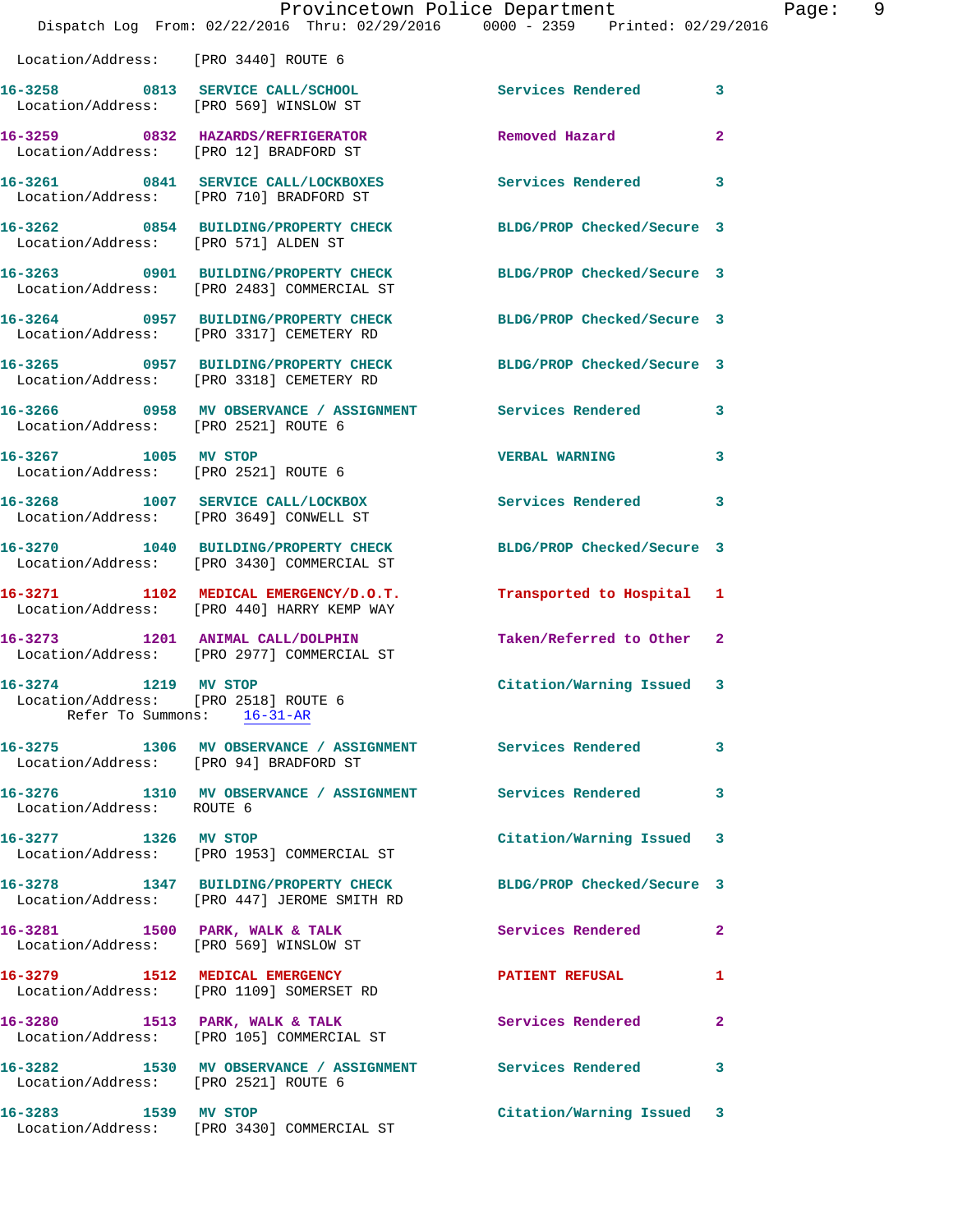|                                        | 16-3284 1648 BUILDING/PROPERTY CHECK BLDG/PROP Checked/Secure 3<br>Location/Address: [PRO 2481] TREMONT ST      |                            |              |    |
|----------------------------------------|-----------------------------------------------------------------------------------------------------------------|----------------------------|--------------|----|
|                                        | 16-3285 1648 MV OBSERVANCE / ASSIGNMENT No Action Required 3<br>Location/Address: [PRO 2521] ROUTE 6            |                            |              |    |
|                                        | 16-3286 1706 MV COMPLAINT<br>Location/Address: ROUTE 6 + HOWLAND ST                                             | Services Rendered          | $\mathbf{2}$ |    |
|                                        | 16-3287 1722 BUILDING/PROPERTY CHECK No Action Required<br>Location/Address: [PRO 2490] PROVINCELANDS RD        |                            | 3            |    |
|                                        | 16-3288 1749 MV OBSERVANCE / ASSIGNMENT Services Rendered<br>Location/Address: [PRO 2489] BRADFORD ST           |                            | 3            |    |
|                                        | 16-3289 1829 BUILDING/PROPERTY CHECK BLDG/PROP Checked/Secure 3<br>Location/Address: [PRO 182] COMMERCIAL ST    |                            |              |    |
|                                        | 16-3290 1902 BUILDING/PROPERTY CHECK Services Rendered<br>Location/Address: [PRO 2977] COMMERCIAL ST            |                            | 3            |    |
|                                        | 16-3291 1913 ALARM - FIRE<br>Location/Address: [PRO 577] WINTHROP ST                                            | No Action Required         | 1            |    |
|                                        | 16-3292 2034 BUILDING/PROPERTY CHECK Services Rendered<br>Location/Address: [PRO 2483] COMMERCIAL ST            |                            | 3            |    |
|                                        | 16-3293 2036 BUILDING/PROPERTY CHECK Services Rendered 3<br>Location/Address: [PRO 2206] COMMERCIAL ST          |                            |              |    |
|                                        | 16-3294 2053 BUILDING/PROPERTY CHECK BLDG/PROP Checked/Secure 3<br>Location/Address: [PRO 530] SHANK PAINTER RD |                            |              |    |
|                                        | 16-3295 2150 MV OBSERVANCE / ASSIGNMENT Services Rendered 3<br>Location/Address: [PRO 3430] COMMERCIAL ST       |                            |              |    |
|                                        | 16-3296 2258 LOBBY TRAFFIC<br>Location/Address: [PRO 542] SHANK PAINTER RD                                      | Services Rendered 3        |              | 13 |
|                                        | 16-3298 2309 MV OBSERVANCE / ASSIGNMENT Services Rendered<br>Location/Address: BRADFORD ST + HOWLAND ST         |                            | 3            |    |
|                                        | 16-3299 2313 BUILDING/PROPERTY CHECK<br>Location/Address: [PRO 3033] COMMERCIAL ST                              | BLDG/PROP Checked/Secure 3 |              |    |
|                                        | 16-3300 2329 BUILDING/PROPERTY CHECK<br>Location/Address: [PRO 3430] COMMERCIAL ST                              | <b>Services Rendered</b>   | 3            |    |
|                                        | 16-3301 2338 BUILDING/PROPERTY CHECK<br>Location/Address: [PRO 1778] SHANK PAINTER RD                           | BLDG/PROP Checked/Secure 3 |              |    |
|                                        | 16-3302 2340 BUILDING/PROPERTY CHECK<br>Location/Address: [PRO 545] SHANK PAINTER RD                            | BLDG/PROP Checked/Secure 3 |              |    |
| Location/Address: ROUTE 6 + SNAIL RD   | 16-3304 2346 MV OBSERVANCE / ASSIGNMENT Services Rendered                                                       |                            | 3            |    |
| Location/Address: [PRO 569] WINSLOW ST | 16-3303 2347 BUILDING/PROPERTY CHECK                                                                            | BLDG/PROP Checked/Secure 3 |              |    |
|                                        |                                                                                                                 |                            |              |    |

## **For Date: 02/26/2016 - Friday**

| 16-3305<br>Location/Address: | 0010 | <b>DISTURBANCE</b><br>[PRO 3729] CARVER ST                | Peace Restored             |  |
|------------------------------|------|-----------------------------------------------------------|----------------------------|--|
| 16-3308<br>Location/Address: | 0040 | <b>BUILDING/PROPERTY CHECK</b><br>FPRO 25391 RYDER ST EXT | BLDG/PROP Checked/Secure 3 |  |
| 16-3309                      | 0043 | <b>BAR CHECK</b>                                          | Services Rendered          |  |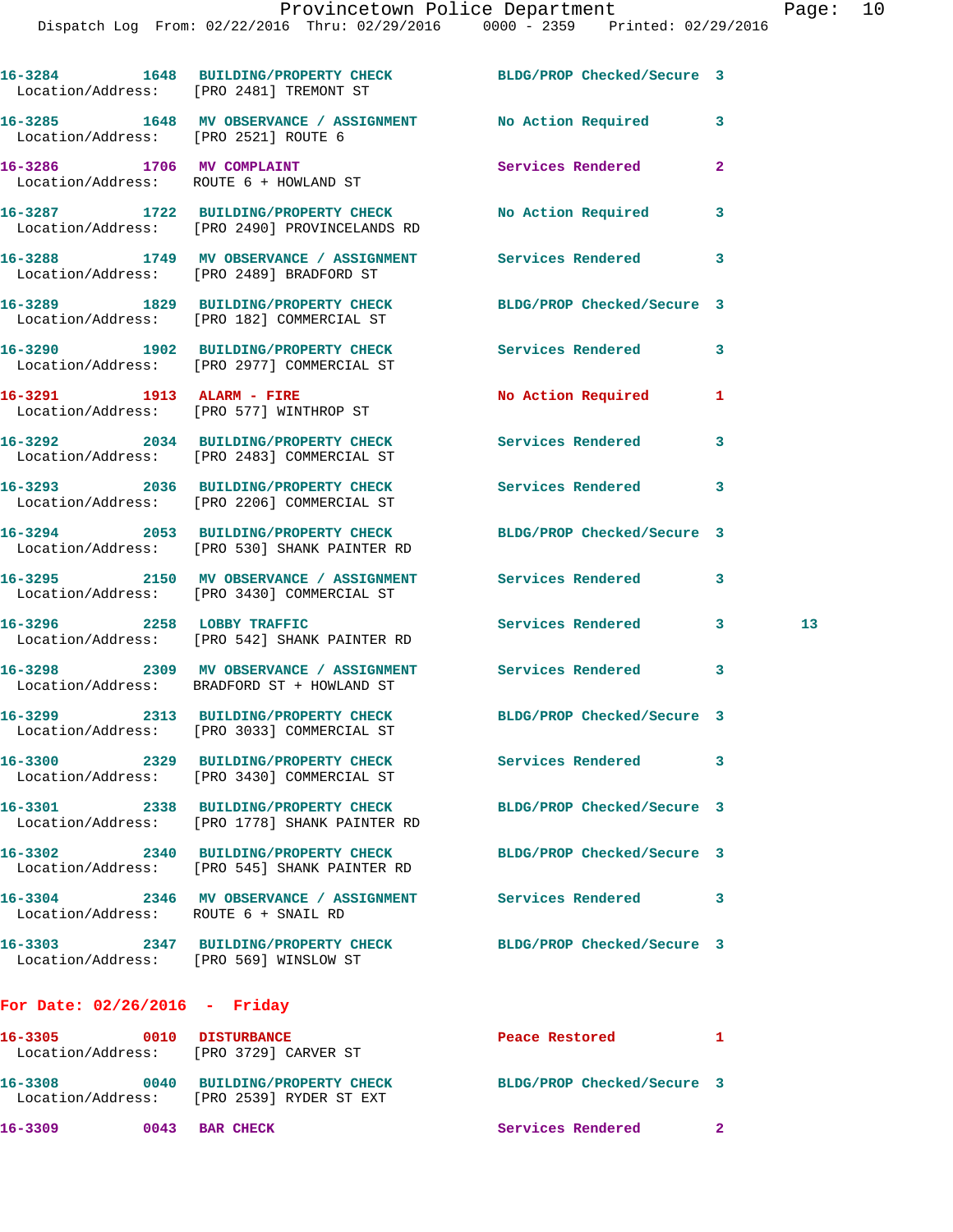|                                                            |                                                                                  | Provincetown Police Department                                                                                   | Ρa           |  |
|------------------------------------------------------------|----------------------------------------------------------------------------------|------------------------------------------------------------------------------------------------------------------|--------------|--|
|                                                            |                                                                                  | Dispatch Log From: 02/22/2016 Thru: 02/29/2016 0000 - 2359 Printed: 02/29/2016                                   |              |  |
|                                                            | Location/Address: [PRO 3443] COMMERCIAL ST                                       |                                                                                                                  |              |  |
|                                                            |                                                                                  | 16-3307 0105 MV OBSERVANCE / ASSIGNMENT Services Rendered 3<br>Location/Address: [PRO 2818] CONWELL ST           |              |  |
|                                                            |                                                                                  | 16-3310 0112 BUILDING/PROPERTY CHECK Services Rendered<br>Location/Address: [PRO 433] RYDER ST EXT               | 3            |  |
|                                                            | Location/Address: [PRO 94] BRADFORD ST                                           | 16-3311 0119 MV OBSERVANCE / ASSIGNMENT Services Rendered                                                        | 3            |  |
|                                                            | Location/Address: [PRO 106] COMMERCIAL ST                                        | 16-3312 0136 MV OBSERVANCE / ASSIGNMENT Services Rendered 3                                                      |              |  |
|                                                            | Location/Address: [PRO 3256] COMMERCIAL ST                                       | 16-3313 0205 BUILDING/PROPERTY CHECK BLDG/PROP Checked/Secure 3                                                  |              |  |
|                                                            | Location/Address: [PRO 1886] BRADFORD ST                                         | 16-3314 0221 BUILDING/PROPERTY CHECK BLDG/PROP Checked/Secure 3                                                  |              |  |
| Location/Address: [PRO 554] TREMONT ST                     |                                                                                  | 16-3315 0328 BUILDING/PROPERTY CHECK BLDG/PROP Checked/Secure 3                                                  |              |  |
|                                                            | Location/Address: [PRO 99] COMMERCIAL ST                                         | 16-3316 0419 BUILDING/PROPERTY CHECK BLDG/PROP Checked/Secure 3                                                  |              |  |
|                                                            |                                                                                  | 16-3317 0502 BUILDING/PROPERTY CHECK BLDG/PROP Checked/Secure 3<br>Location/Address: [PRO 530] SHANK PAINTER RD  |              |  |
|                                                            |                                                                                  | 16-3318 0503 BUILDING/PROPERTY CHECK BLDG/PROP Checked/Secure 3<br>Location/Address: [PRO 1778] SHANK PAINTER RD |              |  |
|                                                            |                                                                                  | 16-3319 0528 MV OBSERVANCE / ASSIGNMENT Services Rendered<br>Location/Address: [PRO 3430] COMMERCIAL ST          | 3            |  |
|                                                            | 16-3320 0604 PARK, WALK & TALK<br>Location/Address: [PRO 516] RACE POINT RD      | Services Rendered                                                                                                | $\mathbf{2}$ |  |
|                                                            | Location/Address: [PRO 447] JEROME SMITH RD                                      | 16-3321 0623 BUILDING/PROPERTY CHECK BLDG/PROP Checked/Secure 3                                                  |              |  |
| Location/Address: [PRO 16] BRADFORD ST                     | 16-3322 0752 BUILDING/PROPERTY CHECK                                             | BLDG/PROP Checked/Secure 3                                                                                       |              |  |
|                                                            | Location/Address: [PRO 3296] SHANK PAINTER RD                                    | 16-3323 0812 ANIMAL CALL/PET PANTRY Services Rendered                                                            | $\mathbf{2}$ |  |
|                                                            | 16-3324 0813 SERVICE CALL/SCHOOL<br>Location/Address: [PRO 569] WINSLOW ST       | <b>Services Rendered</b>                                                                                         | 3            |  |
|                                                            | 16-3325 0826 ALARM - GENERAL<br>Location/Address: [PRO 350] COMMERCIAL ST        | Services Rendered                                                                                                | 1            |  |
| 16-3326 0842 WIRES DOWN<br>Location/Address: COMMERCIAL ST |                                                                                  | Taken/Referred to Other                                                                                          | $\mathbf{2}$ |  |
| Location/Address: SNAIL RD                                 |                                                                                  | 16-3327 0845 MV OBSERVANCE / ASSIGNMENT Services Rendered                                                        | 3            |  |
|                                                            | Location/Address: [PRO 526] RYDER ST EXT                                         | 16-3328 0845 BUILDING/PROPERTY CHECK Services Rendered                                                           | 3            |  |
|                                                            | 16-3349 0900 BUILDING/PROPERTY CHECK<br>Location/Address: [PRO 3317] CEMETERY RD | BLDG/PROP Checked/Secure 3                                                                                       |              |  |
|                                                            | 16-3350 0901 BUILDING/PROPERTY CHECK<br>Location/Address: [PRO 3318] CEMETERY RD | BLDG/PROP Checked/Secure 3                                                                                       |              |  |
|                                                            | Location/Address: HIGH POLE HL + BRADFORD ST                                     | 16-3329 0935 MV OBSERVANCE / ASSIGNMENT Citation/Warning Issued 3                                                |              |  |

age: 11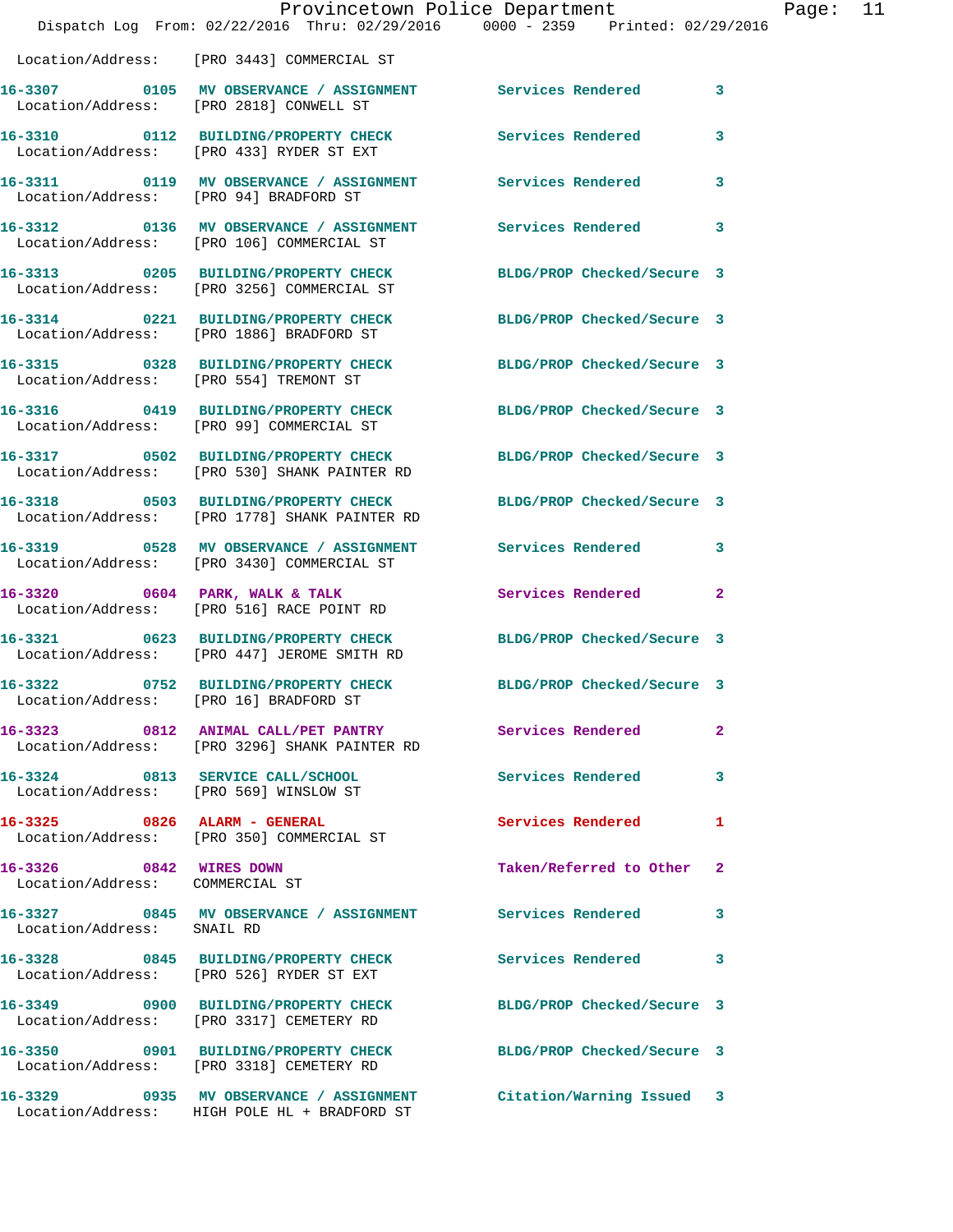|                                        | Provincetown Police Department<br>Dispatch Log From: 02/22/2016 Thru: 02/29/2016 0000 - 2359 Printed: 02/29/2016             |                            |              | Page: 12 |  |
|----------------------------------------|------------------------------------------------------------------------------------------------------------------------------|----------------------------|--------------|----------|--|
|                                        | 16-3330 0952 MV STOP                                                                                                         | Citation/Warning Issued 3  |              |          |  |
|                                        | Location/Address: COURT ST + HOLWAY AVE                                                                                      |                            |              |          |  |
|                                        | 16-3331 1000 MEDICAL EMERGENCY/D.O.T. Transported to Hospital 1<br>Location/Address: [PRO 440] HARRY KEMP WAY                |                            |              |          |  |
|                                        | 16-3332 1004 SERVICE CALL/LOCKBOX Services Rendered 3<br>Location/Address: [PRO 2667] CAPTAIN BERTIES WAY                    |                            |              |          |  |
|                                        | 16-3334 1017 BUILDING/PROPERTY CHECK BLDG/PROP Checked/Secure 3<br>Location/Address: [PRO 512] PRINCE ST                     |                            |              |          |  |
|                                        | 16-3335 1024 MV OBSERVANCE / ASSIGNMENT Services Rendered 3<br>Location/Address: [PRO 3359] HARRY KEMP WAY + AUNT SUKEYS WAY |                            |              |          |  |
|                                        | 16-3336 1035 MV STOP 100 1000 2000 2000 VERBAL WARNING<br>Location/Address: [PRO 2518] ROUTE 6                               |                            | $\mathbf{3}$ |          |  |
|                                        | 16-3337 1038 SERVICE CALL/LOCKBOX 5ervices Rendered 3<br>Location/Address: [PRO 2039] PILGRIM HEIGHTS RD                     |                            |              |          |  |
|                                        | 16-3338 1041 MV STOP 10 1000 1000 VERBAL WARNING 3<br>Location/Address: [PRO 2518] ROUTE 6                                   |                            |              |          |  |
|                                        | 16-3339 1044 BUILDING/PROPERTY CHECK BLDG/PROP Checked/Secure 3<br>Location/Address: [PRO 2500] COMMERCIAL ST                |                            |              |          |  |
|                                        | 16-3340 1055 ALARM - FIRE<br>Location/Address: [PRO 3296] SHANK PAINTER RD                                                   | Services Rendered 1        |              |          |  |
| 16-3341 1141 ALARM - FIRE              | Location/Address: [PRO 3296] SHANK PAINTER RD                                                                                | <b>Services Rendered</b> 1 |              |          |  |
| Location/Address: [PRO 1246] RACE RD   | 16-3342 1218 ASSIST AGENCY / WATER Taken/Referred to Other 3                                                                 |                            |              |          |  |
|                                        | 16-3343 1225 ANIMAL CALL/PET PANTRY Services Rendered 2<br>Location/Address: [PRO 3296] SHANK PAINTER RD                     |                            |              |          |  |
|                                        | 16-3344 1227 ASSIST CITIZEN<br>Location/Address: [PRO 246] COMMERCIAL ST                                                     | SPOKEN TO 3                |              |          |  |
|                                        | 16-3345 1246 BUILDING/PROPERTY CHECK<br>Location/Address: [PRO 2494] BRADFORD ST                                             | BLDG/PROP Checked/Secure 3 |              |          |  |
| 16-3346 1251 MV STOP                   | Location/Address: [PRO 1511] BRADFORD ST                                                                                     | <b>VERBAL WARNING</b>      | $\mathbf{3}$ |          |  |
|                                        | 16-3347 1301 PROPERTY DAMAGE<br>Location/Address: [PRO 3123] OFF CEMETERY RD                                                 | Services Rendered 3        |              |          |  |
| Location/Address: [PRO 3440] ROUTE 6   | 16-3348 1323 MV OBSERVANCE / ASSIGNMENT Services Rendered                                                                    |                            | 3            |          |  |
|                                        | 16-3351 1356 BUILDING/PROPERTY CHECK Services Rendered 3<br>Location/Address: [PRO 2540] RACE POINT RD                       |                            |              |          |  |
|                                        | 16-3352 1414 BUILDING/PROPERTY CHECK BLDG/PROP Checked/Secure 3<br>Location/Address: [PRO 447] JEROME SMITH RD               |                            |              |          |  |
| 16-3353 1423 THREATS                   | Location/Address: [PRO 3138] CONWELL ST                                                                                      | SPOKEN TO                  | $\mathbf{2}$ |          |  |
| Location/Address: [PRO 569] WINSLOW ST | 16-3354 1505 PARK, WALK & TALK/SCHOOL Services Rendered                                                                      |                            | $\mathbf{2}$ |          |  |
| 16-3355 1526 FOLLOW UP                 | Location/Address: [PRO 399] COMMERCIAL ST                                                                                    | Services Rendered          | $\mathbf{2}$ |          |  |
| 16-3356 1531 MV STOP                   | Location/Address: COMMERCIAL ST + ALLERTON ST                                                                                | <b>VERBAL WARNING</b>      | 3            |          |  |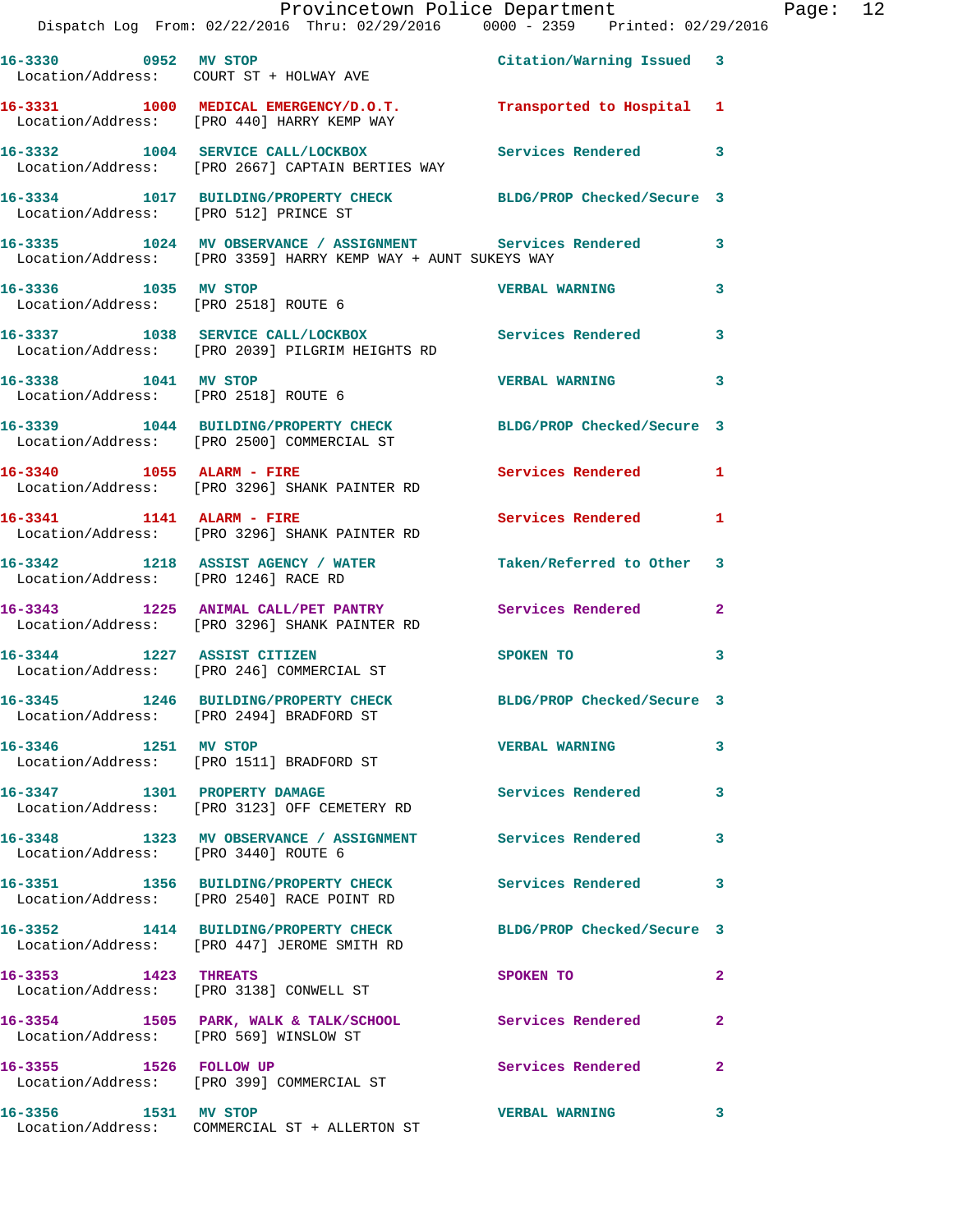Dispatch Log From: 02/22/2016 Thru: 02/29/2016 0000 - 2359 Printed: 02/29/2016

|                            | 16-3357 1700 HARASSMENT<br>Location/Address: [PRO 437] FREEMAN ST                                             | Could Not Locate           | $\mathbf{2}$   |    |
|----------------------------|---------------------------------------------------------------------------------------------------------------|----------------------------|----------------|----|
| 16-3358 1746 FOLLOW UP     | Location/Address: [PRO 399] COMMERCIAL ST                                                                     | <b>Services Rendered</b>   | $\mathbf{2}$   |    |
|                            | 16-3360 1811 BUILDING/PROPERTY CHECK BLDG/PROP Checked/Secure 3<br>Location/Address: [PRO 444] HIGH POLE HILL |                            |                |    |
|                            | 16-3359 1814 HAZARDS/ROAD DEBRIS<br>Location/Address: COOK ST + BRADFORD ST                                   | Removed Hazard             | $\overline{2}$ |    |
|                            | 16-3361 1829 ALARM - GENERAL<br>Location/Address: [PRO 1106] BAYBERRY AVE                                     | BLDG/PROP Checked/Secure 1 |                |    |
|                            | 16-3362 2013 BUILDING/PROPERTY CHECK Services Rendered<br>Location/Address: [PRO 3121] COMMERCIAL ST          |                            | 3              |    |
|                            | 16-3363 2056 MV OBSERVANCE / ASSIGNMENT Services Rendered<br>Location/Address: HIGH POLE HL + BRADFORD ST     |                            | 3              |    |
|                            | 16-3364 2200 BUILDING/PROPERTY CHECK Services Rendered<br>Location/Address: [PRO 2898] JEROME SMITH RD        |                            | 3              |    |
| 16-3365 2300 LOBBY TRAFFIC | Location/Address: [PRO 542] SHANK PAINTER RD                                                                  | Services Rendered          | $\mathbf{2}$   | 18 |
| 16-3366 2313 ASSAULT       | Location/Address: [PRO 3443] COMMERCIAL ST                                                                    | <b>Services Rendered</b>   | 1              |    |
|                            | 16-3367 2332 PARK, WALK & TALK<br>Location/Address: [PRO 105] COMMERCIAL ST                                   | <b>Services Rendered</b>   | $\mathbf{2}$   |    |
|                            | 16-3368 2351 BUILDING/PROPERTY CHECK BLDG/PROP Checked/Secure 3<br>Location/Address: [PRO 2018] COMMERCIAL ST |                            |                |    |
|                            | 16-3369 2351 BUILDING/PROPERTY CHECK<br>Location/Address: [PRO 1638] COMMERCIAL ST                            | BLDG/PROP Checked/Secure 3 |                |    |

**16-3370 2355 BUILDING/PROPERTY CHECK BLDG/PROP Checked/Secure 3**  Location/Address: [PRO 519] RACE POINT RD

## **For Date: 02/27/2016 - Saturday**

| Location/Address: [PRO 595] BRADFORD ST | 16-3371 0001 MV OBSERVANCE / ASSIGNMENT Services Rendered                                                |                            | $\overline{\mathbf{3}}$ |
|-----------------------------------------|----------------------------------------------------------------------------------------------------------|----------------------------|-------------------------|
| Location/Address: [PRO 3138] CONWELL ST | 16-3372 0005 BUILDING/PROPERTY CHECK BLDG/PROP Checked/Secure 3                                          |                            |                         |
| Location/Address: [PRO 437] FREEMAN ST  | 16-3373 0014 BUILDING/PROPERTY CHECK                                                                     | BLDG/PROP Checked/Secure 3 |                         |
| 16-3374 0019 FOLLOW UP                  | Location/Address: [PRO 3445] BRADFORD ST                                                                 | SPOKEN TO                  | $\overline{2}$          |
|                                         | 16-3375 0035 BUILDING/PROPERTY CHECK Services Rendered<br>Location/Address: [PRO 564] BAYBERRY AVE       |                            | 3                       |
| Location/Address: [PRO 94] BRADFORD ST  |                                                                                                          |                            | $\mathbf{3}$            |
|                                         | 16-3378 0114 MV OBSERVANCE / ASSIGNMENT Services Rendered<br>Location/Address: [PRO 447] JEROME SMITH RD |                            | $\mathbf{3}$            |
| Location/Address: [PRO 2513] ROUTE 6    | 16-3377  0115 MV OBSERVANCE / ASSIGNMENT Services Rendered                                               |                            | 3                       |
|                                         | 16-3379 0143 BUILDING/PROPERTY CHECK BLDG/PROP Checked/Secure 3                                          |                            |                         |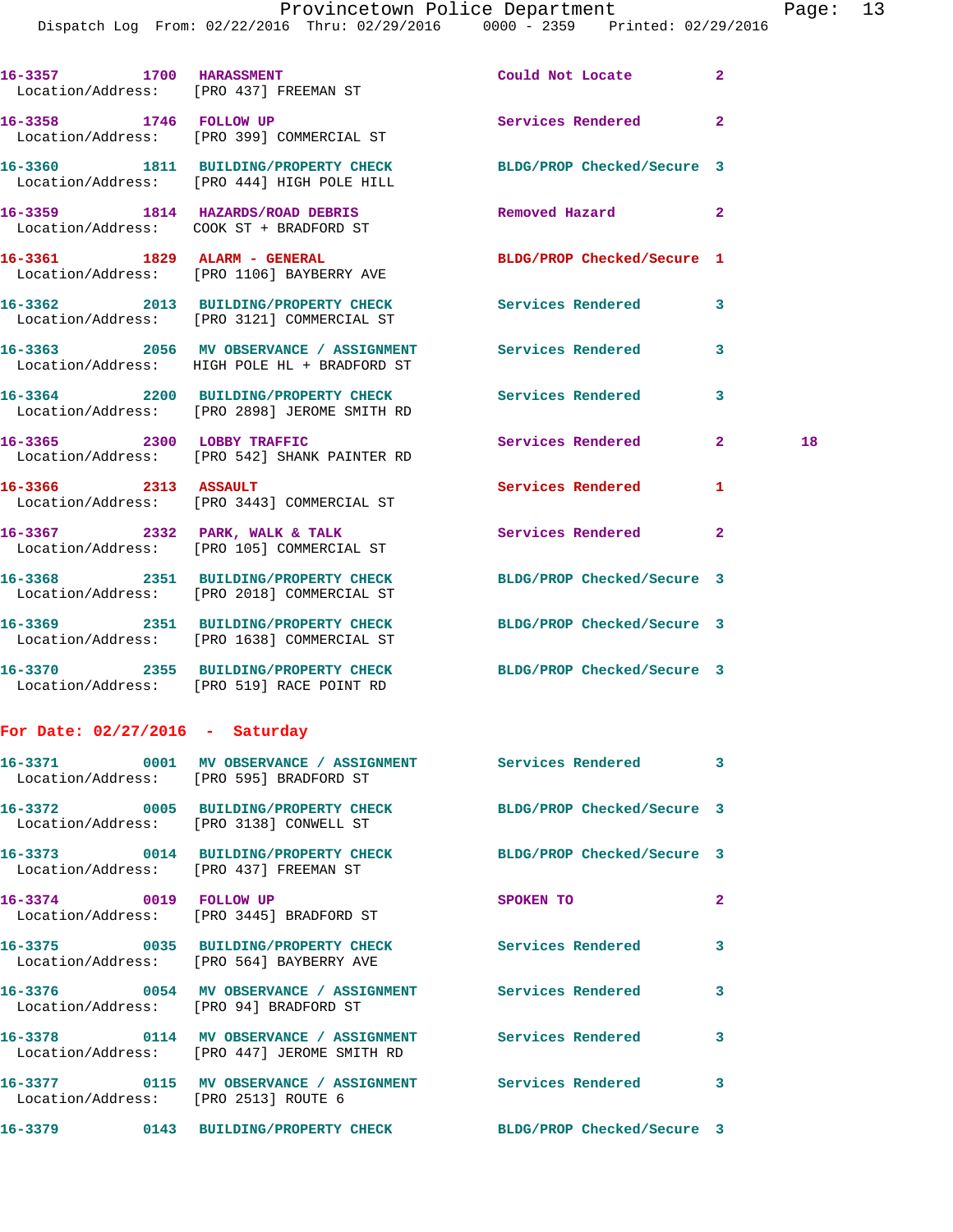|                                                                   | Dispatch Log From: 02/22/2016 Thru: 02/29/2016 0000 - 2359 Printed: 02/29/2016                                | Provincetown Police Department |              | Page: 14 |  |
|-------------------------------------------------------------------|---------------------------------------------------------------------------------------------------------------|--------------------------------|--------------|----------|--|
|                                                                   | Location/Address: [PRO 306] COMMERCIAL ST                                                                     |                                |              |          |  |
|                                                                   | 16-3380 0156 MV DISABLED<br>Location/Address: [PRO 75] CAPTAIN BERTIES WAY                                    | Services Rendered 2            |              |          |  |
|                                                                   | 16-3381 0224 BUILDING/PROPERTY CHECK BLDG/PROP Checked/Secure 3<br>Location/Address: [PRO 175] COMMERCIAL ST  |                                |              |          |  |
|                                                                   | 16-3382 0248 BUILDING/PROPERTY CHECK Services Rendered 3<br>Location/Address: [PRO 433] RYDER ST EXT          |                                |              |          |  |
|                                                                   | 16-3383 0342 BUILDING/PROPERTY CHECK Services Rendered 3<br>Location/Address: [PRO 3259] MACMILLAN WHARF      |                                |              |          |  |
|                                                                   | 16-3384 0419 BUILDING/PROPERTY CHECK BLDG/PROP Checked/Secure 3<br>Location/Address: [PRO 1886] BRADFORD ST   |                                |              |          |  |
| Location/Address: [PRO 521] ROUTE 6                               | 16-3385 0524 BUILDING/PROPERTY CHECK Services Rendered 3                                                      |                                |              |          |  |
|                                                                   | 16-3386 0534 PARK, WALK & TALK<br>Location/Address: [PRO 516] RACE POINT RD                                   | Services Rendered              | $\mathbf{2}$ |          |  |
|                                                                   | 16-3387 0539 MEDICAL EMERGENCY<br>Location/Address: [PRO 1237] MILLER HILL RD                                 | Transported to Hospital 1      |              |          |  |
|                                                                   | 16-3390 0626 BUILDING/PROPERTY CHECK<br>Location/Address: [PRO 2490] PROVINCELANDS RD                         | Services Rendered 3            |              |          |  |
|                                                                   | 16-3391 0742 MV OBSERVANCE / ASSIGNMENT Services Rendered 3<br>Location/Address: HOWLAND ST + HARRY KEMP WAY  |                                |              |          |  |
|                                                                   | 16-3392 0821 PET PANTRY<br>Location/Address: [PRO 3296] SHANK PAINTER RD                                      | Services Rendered              | $\mathbf{3}$ |          |  |
| Location/Address: KINGS WAY                                       | 16-3393 0900 DONATION DROP-OFF                                                                                | Services Rendered 3            |              |          |  |
| Location/Address: [PRO 571] ALDEN ST                              | 16-3394 0912 BUILDING/PROPERTY CHECK BLDG/PROP Checked/Secure 3                                               |                                |              |          |  |
| Location/Address: ROUTE 6 + SNAIL RD                              | 16-3395       0920   MV OBSERVANCE / ASSIGNMENT      Services Rendered      3                                 |                                |              |          |  |
| 16-3396 0931 WATER CALL                                           | Location/Address: [PRO 2702] COMMERCIAL ST                                                                    | Taken/Referred to Other 3      |              |          |  |
| 16-3397 0950 VERBAL SPEED<br>Location/Address: [PRO 2518] ROUTE 6 |                                                                                                               | <b>VERBAL WARNING</b>          | $\mathbf{3}$ |          |  |
| 16-3398 0957 WATER CALL<br>Location/Address: BROWNE ST            |                                                                                                               | Taken/Referred to Other 3      |              |          |  |
|                                                                   | 16-3399 0959 PARK, WALK & TALK<br>Location/Address: [PRO 105] COMMERCIAL ST                                   | Services Rendered 2            |              |          |  |
|                                                                   | 16-3400 1008 AT SCHOOL<br>Location/Address: [PRO 569] WINSLOW ST                                              | No Action Required 3           |              |          |  |
|                                                                   | 16-3401 1022 BUILDING/PROPERTY CHECK BLDG/PROP Checked/Secure 3<br>Location/Address: [PRO 3033] COMMERCIAL ST |                                |              |          |  |
|                                                                   | 16-3402 1031 FUNERAL ESCORT<br>Location/Address: [PRO 1645] HARRY KEMP WAY                                    | Services Rendered 3            |              |          |  |
|                                                                   | 16-3403 1045 SUSPICIOUS PHONE CALL<br>Location/Address: [PRO 1621] BRADFORD ST                                | SPOKEN TO                      | $\mathbf{2}$ |          |  |
|                                                                   | 16-3404 1121 BUILDING/PROPERTY CHECK<br>Location/Address: [PRO 3317] CEMETERY RD                              | BLDG/PROP Checked/Secure 3     |              | 1        |  |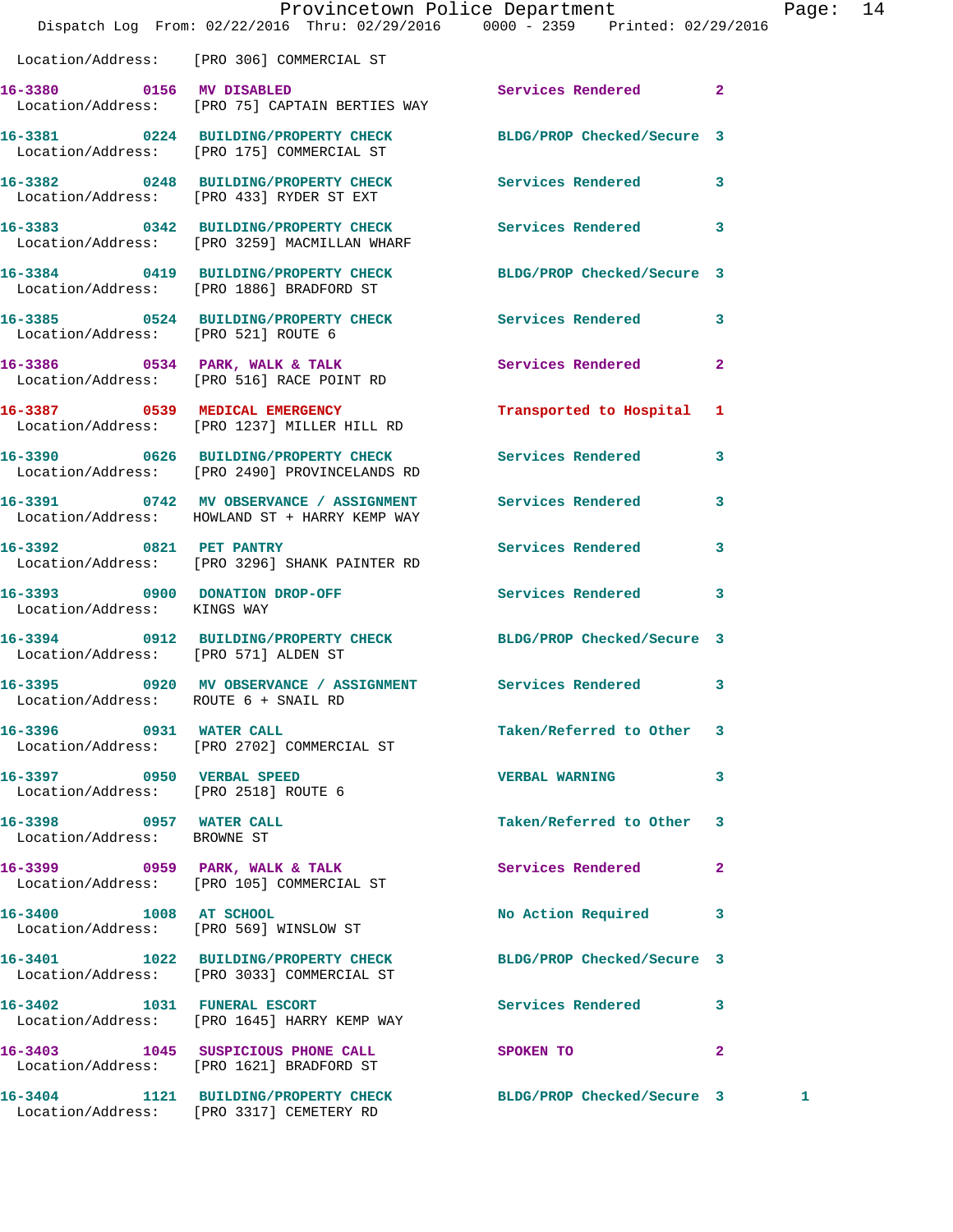|                                                                         | Provincetown Police Department<br>Dispatch Log From: 02/22/2016 Thru: 02/29/2016 0000 - 2359 Printed: 02/29/2016  |                            |                | Page: 15 |  |
|-------------------------------------------------------------------------|-------------------------------------------------------------------------------------------------------------------|----------------------------|----------------|----------|--|
|                                                                         | 16-3405 1138 FUNERAL ESCORT Services Rendered<br>Location/Address: [PRO 537] SHANK PAINTER RD                     |                            | 3              |          |  |
|                                                                         | 16-3406 1235 MV OBSERVANCE / ASSIGNMENT Services Rendered<br>Location/Address: HIGH POLE HL + BRADFORD ST         |                            | 3              |          |  |
|                                                                         | 16-3407 1238 INJURED SEAGULL<br>Location/Address: [PRO 356] COMMERCIAL ST                                         | Taken/Referred to Other    | -2             |          |  |
|                                                                         |                                                                                                                   |                            | 3              |          |  |
|                                                                         | 16-3409 1350 BUILDING/PROPERTY CHECK Services Rendered<br>Location/Address: [PRO 75] CAPTAIN BERTIES WAY          |                            | 3              |          |  |
| 16-3410    1401    VERBAL SPEED<br>Location/Address: [PRO 2513] ROUTE 6 |                                                                                                                   | <b>VERBAL WARNING</b>      | 3              |          |  |
|                                                                         | 16-3411 1423 BUILDING/PROPERTY CHECK BLDG/PROP Checked/Secure 3<br>Location/Address: [PRO 2500] COMMERCIAL ST     |                            |                |          |  |
| Refer To Accident: 16-7-AC                                              | 16-3412 1546 MV DISABLED<br>Location/Address: [PRO 3718] BRADFORD ST                                              | <b>Services Rendered</b>   | $\overline{2}$ |          |  |
|                                                                         | 16-3413 1610 FIREWORKS DISPOSAL<br>Location/Address: [PRO 2277] BRADFORD ST                                       | Services Rendered          | $\mathbf{2}$   |          |  |
|                                                                         | 16-3414 1723 BUILDING/PROPERTY CHECK BLDG/PROP Checked/Secure 3<br>Location/Address: [PRO 3430] COMMERCIAL ST     |                            |                |          |  |
|                                                                         | 16-3415 1739 BUILDING/PROPERTY CHECK BLDG/PROP Checked/Secure 3<br>Location/Address: [PRO 182] COMMERCIAL ST      |                            |                |          |  |
|                                                                         | 16-3416 1807 BUILDING/PROPERTY CHECK BLDG/PROP Checked/Secure 3<br>Location/Address: [PRO 444] HIGH POLE HILL     |                            |                |          |  |
|                                                                         | 16-3417 1835 BUILDING/PROPERTY CHECK BLDG/PROP Checked/Secure 3<br>Location/Address: [PRO 530] SHANK PAINTER RD   |                            |                |          |  |
|                                                                         | 16-3418 1946 BUILDING/PROPERTY CHECK BLDG/PROP Checked/Secure 3<br>Location/Address: [PRO 75] CAPTAIN BERTIES WAY |                            |                |          |  |
|                                                                         | 16-3419 1954 BUILDING/PROPERTY CHECK BLDG/PROP Checked/Secure 3<br>Location/Address: [PRO 2977] COMMERCIAL ST     |                            |                |          |  |
| Location/Address: [PRO 3440] ROUTE 6                                    | 16-3420 2005 MV OBSERVANCE / ASSIGNMENT Services Rendered                                                         |                            | 3              |          |  |
|                                                                         | 16-3421 2046 BUILDING/PROPERTY CHECK BLDG/PROP Checked/Secure 3<br>Location/Address: [PRO 433] RYDER ST EXT       |                            |                |          |  |
|                                                                         | 16-3422 2149 BUILDING/PROPERTY CHECK<br>Location/Address: [PRO 2540] RACE POINT RD                                | BLDG/PROP Checked/Secure 3 |                |          |  |
|                                                                         | 16-3423 2210 BUILDING/PROPERTY CHECK<br>Location/Address: [PRO 1997] COMMERCIAL ST                                | BLDG/PROP Checked/Secure 3 |                |          |  |
|                                                                         | 16-3424 2228 MEDICAL EMERGENCY/LEG<br>Location/Address: [PRO 1728] BRADFORD ST                                    | Services Rendered          | 1              |          |  |
|                                                                         | 16-3425 2328 BUILDING/PROPERTY CHECK Services Rendered<br>Location/Address: [PRO 433] RYDER ST EXT                |                            | 3              |          |  |
|                                                                         | 16-3426  2338 MV OBSERVANCE / ASSIGNMENT  Services Rendered<br>Location/Address: BRADFORD ST + HIGH POLE HILL     |                            | 3              |          |  |
|                                                                         |                                                                                                                   |                            |                |          |  |

**For Date: 02/28/2016 - Sunday**

**16-3427 0010 LOBBY TRAFFIC Services Rendered 2 23**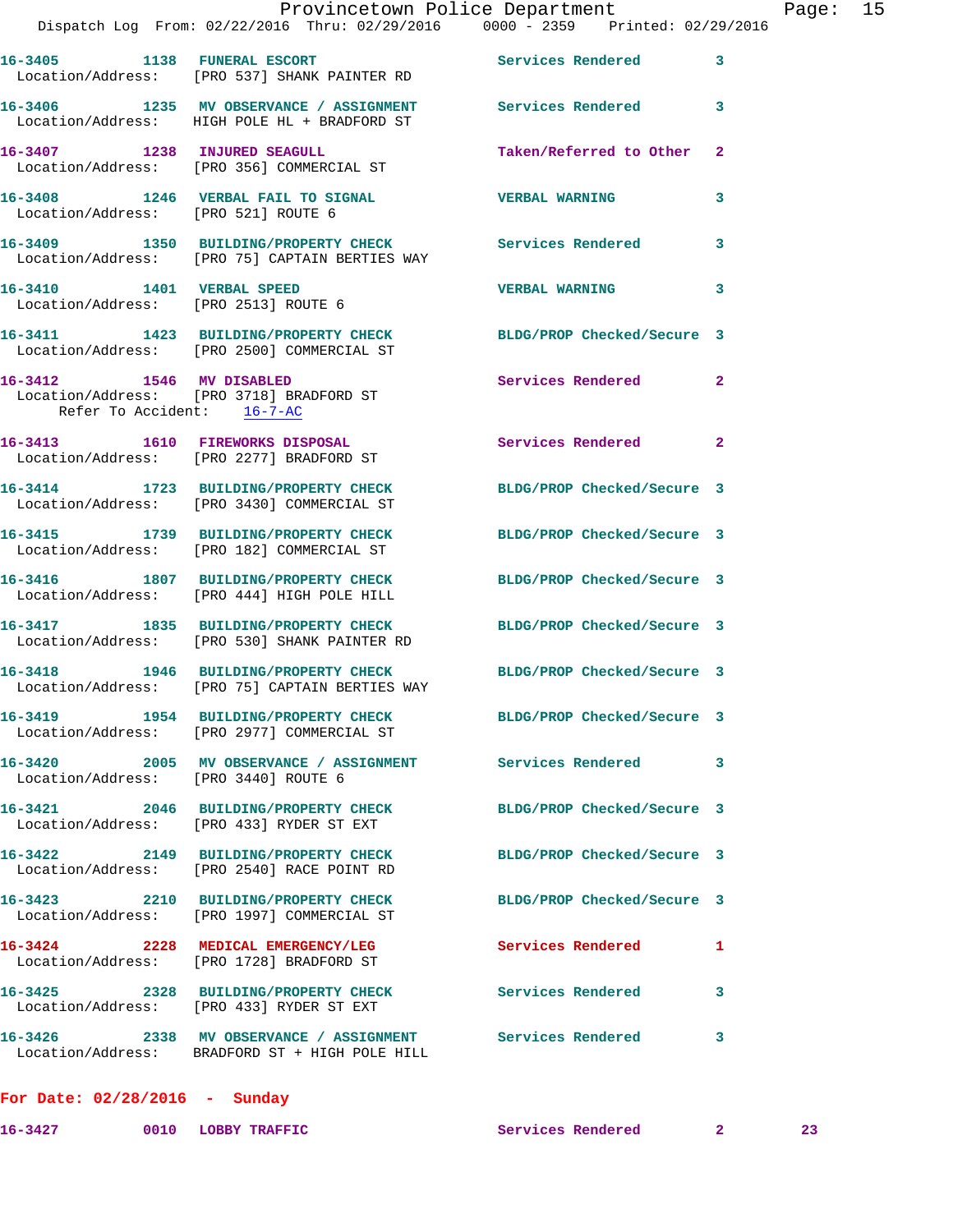|                                                                  | Dispatch Log From: 02/22/2016 Thru: 02/29/2016 0000 - 2359 Printed: 02/29/2016                                  | Provincetown Police Department | Page: 16 |
|------------------------------------------------------------------|-----------------------------------------------------------------------------------------------------------------|--------------------------------|----------|
|                                                                  | Location/Address: [PRO 542] SHANK PAINTER RD                                                                    |                                |          |
|                                                                  | 16-3428 0010 BUILDING/PROPERTY CHECK BLDG/PROP Checked/Secure 3<br>Location/Address: [PRO 1780] JOHNSON ST      |                                |          |
|                                                                  | 16-3429 0016 BUILDING/PROPERTY CHECK BLDG/PROP Checked/Secure 3<br>Location/Address: [PRO 530] SHANK PAINTER RD |                                |          |
|                                                                  | 16-3430 0025 BUILDING/PROPERTY CHECK BLDG/PROP Checked/Secure 3<br>Location/Address: [PRO 707] BAYBERRY AVE     |                                |          |
|                                                                  | 16-3431 0044 BUILDING/PROPERTY CHECK BLDG/PROP Checked/Secure 3<br>Location/Address: [PRO 379] COMMERCIAL ST    |                                |          |
|                                                                  | 16-3433 0048 MV OBSERVANCE / ASSIGNMENT Services Rendered 3<br>Location/Address: [PRO 2859] BRADFORD ST         |                                |          |
|                                                                  | 16-3434 0104 BUILDING/PROPERTY CHECK<br>Location/Address: [PRO 175] COMMERCIAL ST                               | BLDG/PROP Checked/Secure 3     |          |
|                                                                  | 16-3435 0118 MV OBSERVANCE / ASSIGNMENT<br>Location/Address: RYDER ST + BRADFORD ST                             | No Action Required 3           |          |
|                                                                  | 16-3436 0154 BUILDING/PROPERTY CHECK<br>Location/Address: [PRO 3489] COMMERCIAL ST                              | BLDG/PROP Checked/Secure 3     |          |
|                                                                  | 16-3437 0256 BUILDING/PROPERTY CHECK<br>Location/Address: [PRO 3259] MACMILLAN WHARF                            | Services Rendered              | 3        |
|                                                                  | 16-3438 0302 BUILDING/PROPERTY CHECK BLDG/PROP Checked/Secure 3<br>Location/Address: [PRO 440] HARRY KEMP WAY   |                                |          |
|                                                                  | 16-3439 0327 BUILDING/PROPERTY CHECK<br>Location/Address: [PRO 1778] SHANK PAINTER RD                           | BLDG/PROP Checked/Secure 3     |          |
| Location/Address: [PRO 437] FREEMAN ST                           | 16-3440 0359 BUILDING/PROPERTY CHECK BLDG/PROP Checked/Secure 3                                                 |                                |          |
|                                                                  | 16-3441 0455 BUILDING/PROPERTY CHECK BLDG/PROP Checked/Secure 3<br>Location/Address: [PRO 710] BRADFORD ST      |                                |          |
| 16-3442                                                          | 0528 MV OBSERVANCE / ASSIGNMENT Services Rendered 3<br>Location/Address: [PRO 4025] BRADFORD ST                 |                                |          |
|                                                                  | 16-3443 0608 LIFT ASSIST<br>Location/Address: [PRO 395] COMMERCIAL ST                                           | Services Rendered 1            |          |
|                                                                  | 16-3444 0810 BUILDING/PROPERTY CHECK<br>Location/Address: [PRO 519] RACE POINT RD                               | BLDG/PROP Checked/Secure 3     |          |
|                                                                  | 16-3445 0900 BUILDING/PROPERTY CHECK BLDG/PROP Checked/Secure 3<br>Location/Address: [PRO 564] BAYBERRY AVE     |                                |          |
|                                                                  | 16-3446 0908 BUILDING/PROPERTY CHECK<br>Location/Address: [PRO 488] MAYFLOWER ST                                | BLDG/PROP Checked/Secure 3     |          |
|                                                                  | 16-3447 0959 VERBAL SPEED<br>Location/Address: [PRO 516] RACE POINT RD                                          | <b>VERBAL WARNING</b>          | 3        |
| 16-3448    1024    VERBAL SPEED<br>Location/Address: PEARL ST    |                                                                                                                 | <b>VERBAL WARNING</b>          | 3        |
| 16-3449 1050 VERBAL SPEED<br>Location/Address: [PRO 521] ROUTE 6 |                                                                                                                 | <b>VERBAL WARNING</b>          | 3        |
|                                                                  | 16-3450 1107 BUILDING/PROPERTY CHECK BLDG/PROP Checked/Secure 3<br>Location/Address: [PRO 3256] COMMERCIAL ST   |                                |          |
|                                                                  | 16-3451 1140 FOUND LICENSE<br>Location/Address: [PRO 208] COMMERCIAL ST                                         | Services Rendered              | 3        |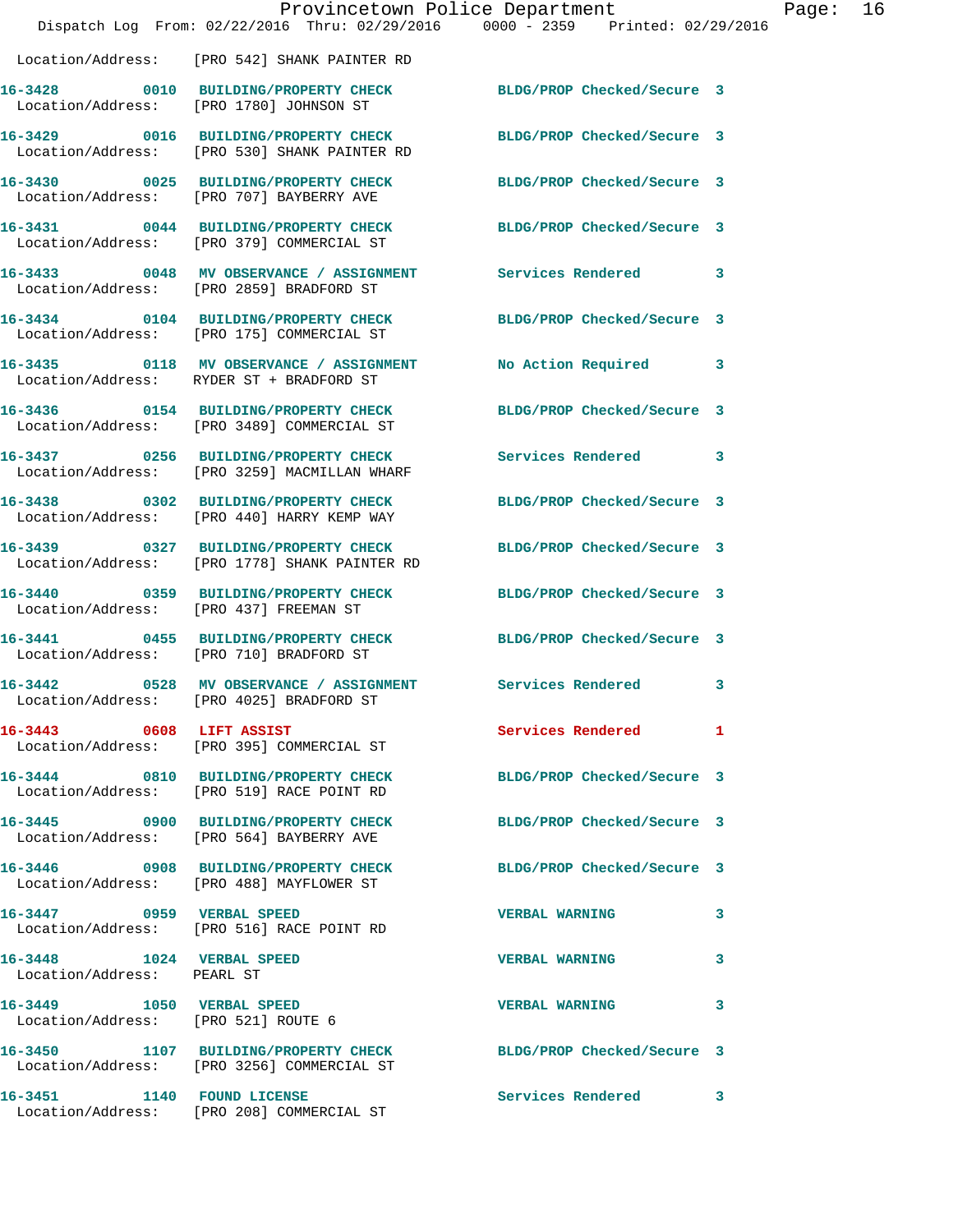|                                        | Dispatch Log From: 02/22/2016 Thru: 02/29/2016 0000 - 2359 Printed: 02/29/2016                                | Provincetown Police Department | Page: 17     |  |
|----------------------------------------|---------------------------------------------------------------------------------------------------------------|--------------------------------|--------------|--|
|                                        | 16-3454 1247 B & E BURGLARY/PAST FOLLOW UP<br>Location/Address: [PRO 1997] COMMERCIAL ST                      |                                | $\mathbf{2}$ |  |
| 16-3455 1252 LOOSE DOG                 | Location/Address: WEST VINE ST + BRADFORD ST EXT                                                              | Services Rendered              | $\mathbf{2}$ |  |
|                                        | 16-3457 1427 BUILDING/PROPERTY CHECK BLDG/PROP Checked/Secure 3<br>Location/Address: [PRO 182] COMMERCIAL ST  |                                |              |  |
|                                        | 16-3458 1522 BUILDING/PROPERTY CHECK BLDG/PROP Checked/Secure 3<br>Location/Address: [PRO 3138] CONWELL ST    |                                |              |  |
|                                        |                                                                                                               | Services Rendered 2            |              |  |
| Location/Address: [PRO 16] BRADFORD ST | 16-3460 1550 BUILDING/PROPERTY CHECK BLDG/PROP Checked/Secure 3                                               |                                |              |  |
|                                        | 16-3461 1625 MV OBSERVANCE / ASSIGNMENT Services Rendered 3<br>Location/Address: [PRO 530] SHANK PAINTER RD   |                                |              |  |
|                                        | 16-3462 1644 MV STOP<br>Location/Address: ROUTE 6 + CONWELL ST                                                | <b>VERBAL WARNING</b>          | 3            |  |
|                                        | 16-3463 1725 BUILDING/PROPERTY CHECK BLDG/PROP Checked/Secure 3<br>Location/Address: [PRO 182] COMMERCIAL ST  |                                |              |  |
|                                        | 16-3464 1750 BUILDING/PROPERTY CHECK BLDG/PROP Checked/Secure 3<br>Location/Address: [PRO 1638] COMMERCIAL ST |                                |              |  |
| Location/Address: [PRO 2521] ROUTE 6   | 16-3465 1824 MV OBSERVANCE / ASSIGNMENT Services Rendered 3                                                   |                                |              |  |
|                                        | 16-3466 2008 BUILDING/PROPERTY CHECK BLDG/PROP Checked/Secure 3<br>Location/Address: [PRO 564] BAYBERRY AVE   |                                |              |  |
|                                        | 16-3467 2014 SUSPICIOUS ACTIVITY CONE ON ARRIVAL<br>Location/Address: [PRO 399] COMMERCIAL ST                 |                                | $\mathbf{2}$ |  |
|                                        | 16-3468 2025 BAR CHECK<br>Location/Address: [PRO 3443] COMMERCIAL ST                                          | LICENSING/NO ACTION 2          |              |  |
| 16-3469 2111 MV STOP                   | Location/Address: [PRO 1778] SHANK PAINTER RD                                                                 | <b>VERBAL WARNING</b>          |              |  |
|                                        | 16-3470 2115 MV OBSERVANCE / ASSIGNMENT Services Rendered<br>Location/Address: SHANK PAINTER RD + BROWNE ST   |                                | 3            |  |
| Location/Address: [PRO 437] FREEMAN ST | 16-3471 2119 BUILDING/PROPERTY CHECK                                                                          | BLDG/PROP Checked/Secure 3     |              |  |
|                                        | 16-3472 2319 BUILDING/PROPERTY CHECK<br>Location/Address: [PRO 545] SHANK PAINTER RD                          | BLDG/PROP Checked/Secure 3     |              |  |
|                                        | 16-3473 2340 MV OBSERVANCE / ASSIGNMENT Services Rendered 3<br>Location/Address: SNAIL RD + COMMERCIAL ST     |                                |              |  |
|                                        | 16-3474 2343 BUILDING/PROPERTY CHECK<br>Location/Address: [PRO 182] COMMERCIAL ST                             | BLDG/PROP Checked/Secure 3     |              |  |
| For Date: $02/29/2016$ - Monday        |                                                                                                               |                                |              |  |
|                                        | 16-3476 0014 BUILDING/PROPERTY CHECK<br>Location/Address: [PRO 1989] COMMERCIAL ST                            | BLDG/PROP Checked/Secure 3     |              |  |
| Location/Address: [PRO 512] PRINCE ST  | 16-3475 0015 BUILDING/PROPERTY CHECK BLDG/PROP Checked/Secure 3                                               |                                |              |  |
|                                        | 16-3478 0102 MV OBSERVANCE / ASSIGNMENT<br>Location/Address: RYDER ST + BRADFORD ST                           | No Action Required             | 3            |  |